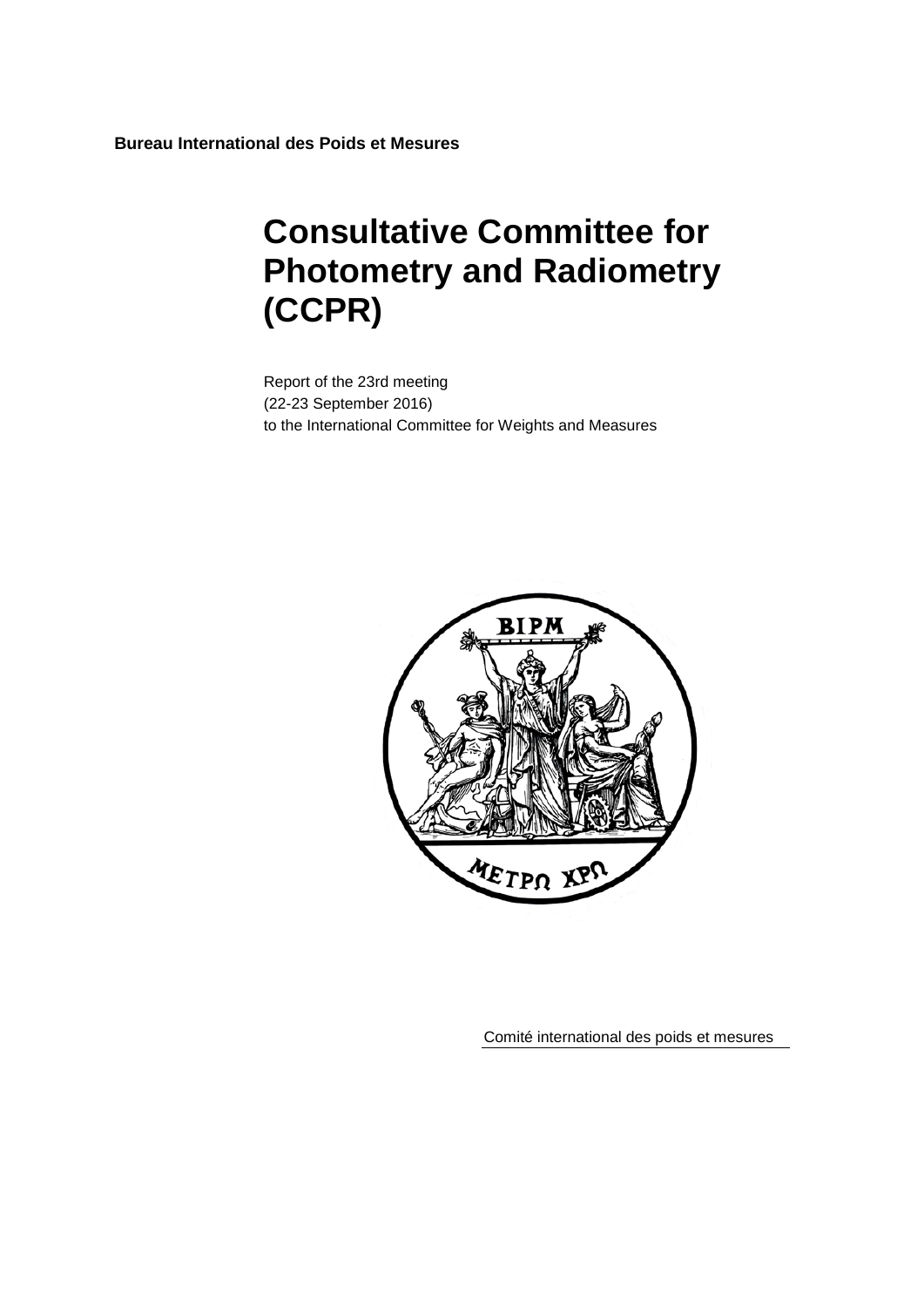Note:

Following a decision made by the International Committee for Weights and Measures at its 92nd meeting in October 2003, Reports of meetings of Consultative Committees will henceforth be published only on the BIPM website in the form presented here.

Full bilingual printed versions in French and English will no longer appear.

> M.J.T. Milton, Director of the BIPM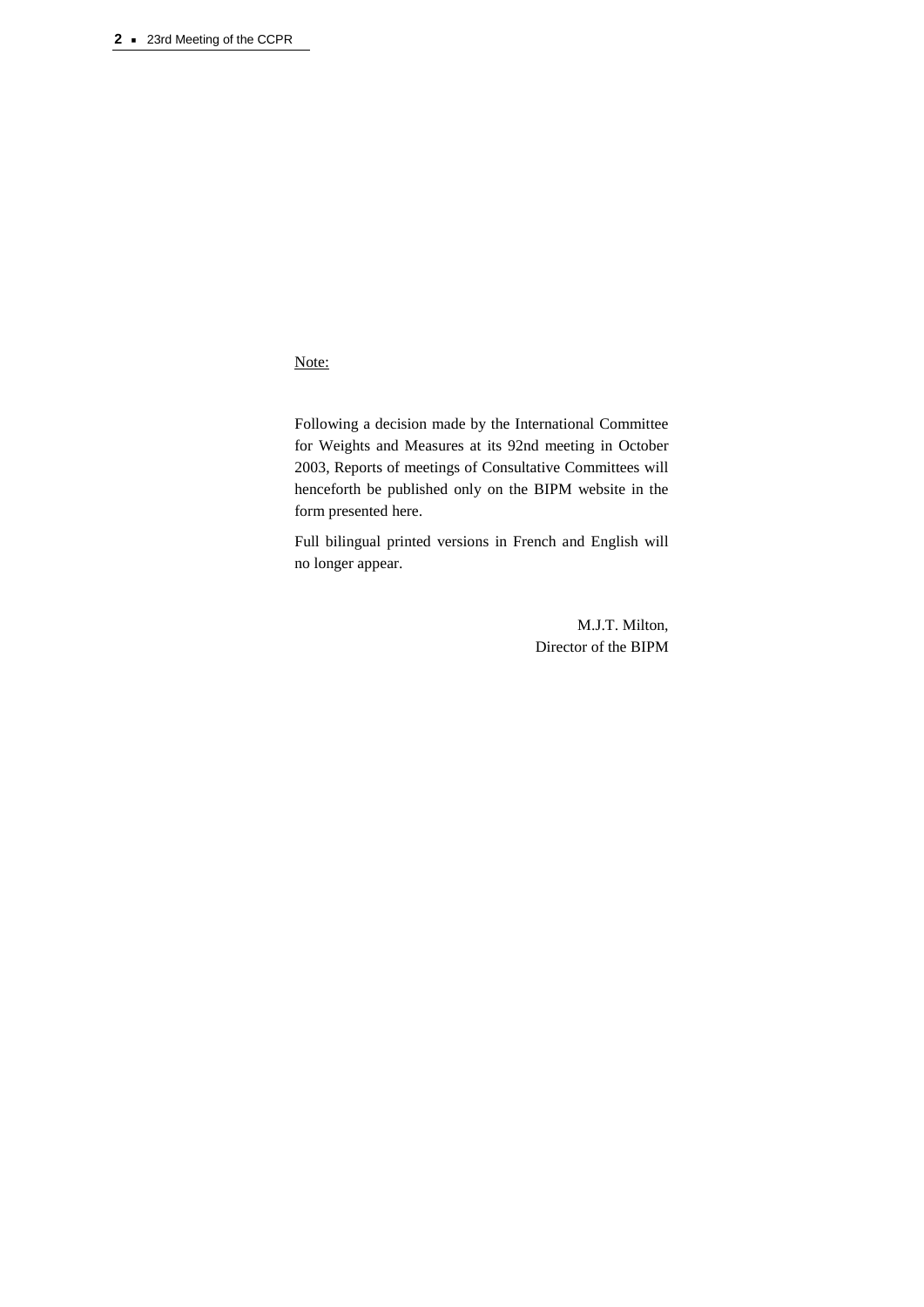# **LIST OF MEMBERS OF THE CONSULTATIVE COMMITTEE FOR PHOTOMETRY AND RADIOMETRY**

as of 22 September 2016

#### **President**

Dr T. Usuda, member of the International Committee for Weights and Measures, National Metrology Institute of Japan [NMIJ/AIST], Tsukuba.

#### **Executive Secretary**

Dr J. Viallon, International Bureau of Weights and Measures [BIPM], Sèvres.

#### **Members**

Agency for Science, Technology and Research [A\*STAR], Singapore. All Russian Research Institute for Optical and Physical Measurements, Rosstandart [VNIIOFI], Moscow. Centre for Metrology and Accreditation [MIKES], Espoo. Centro Nacional de Metrología [CENAM], Querétaro. Czech Metrology Institute [CMI], Brno Federal Institute of Metrology [METAS], Bern-Wabern. Instituto de Optica "Daza de Valdés" [IO-CSIC], Madrid. Istituto Nazionale di Ricerca Metrologica [INRIM], Turin. Korea Research Institute of Standards and Science [KRISS], Daejeon. Laboratoire National de Métrologie et d'Essais [LNE], Paris. Measurement Standards Laboratory of New Zealand [MSL], Lower Hutt. National Institute of Metrology [NIM], Beijing. National Institute of Standards and Technology [NIST], Gaithersburg. National Measurement Institute of Australia [NMIA], Lindfield. National Metrology Institute of Japan, AIST [NMIJ/AIST], Tsukuba. National Metrology Institute of South Africa [NMISA], Pretoria. National Metrology Institute of Turkey [UME], Gebze-Kocaeli. National Physical Laboratory [NPL], Teddington. National Research Council of Canada [NRC], Ottawa. Physikalisch-Meteorologisches Observatorium Davos and World Radiation Center [PMOD/WRC], Davos Dorf. Physikalisch-Technische Bundesanstalt [PTB], Braunschweig. Slovak Institute of Metrology/Slovenský Metrologický Ústav [SMU], Bratislava. VSL, [VSL], Delft. The Director of the International Bureau of Weights and Measures [BIPM], Sèvres.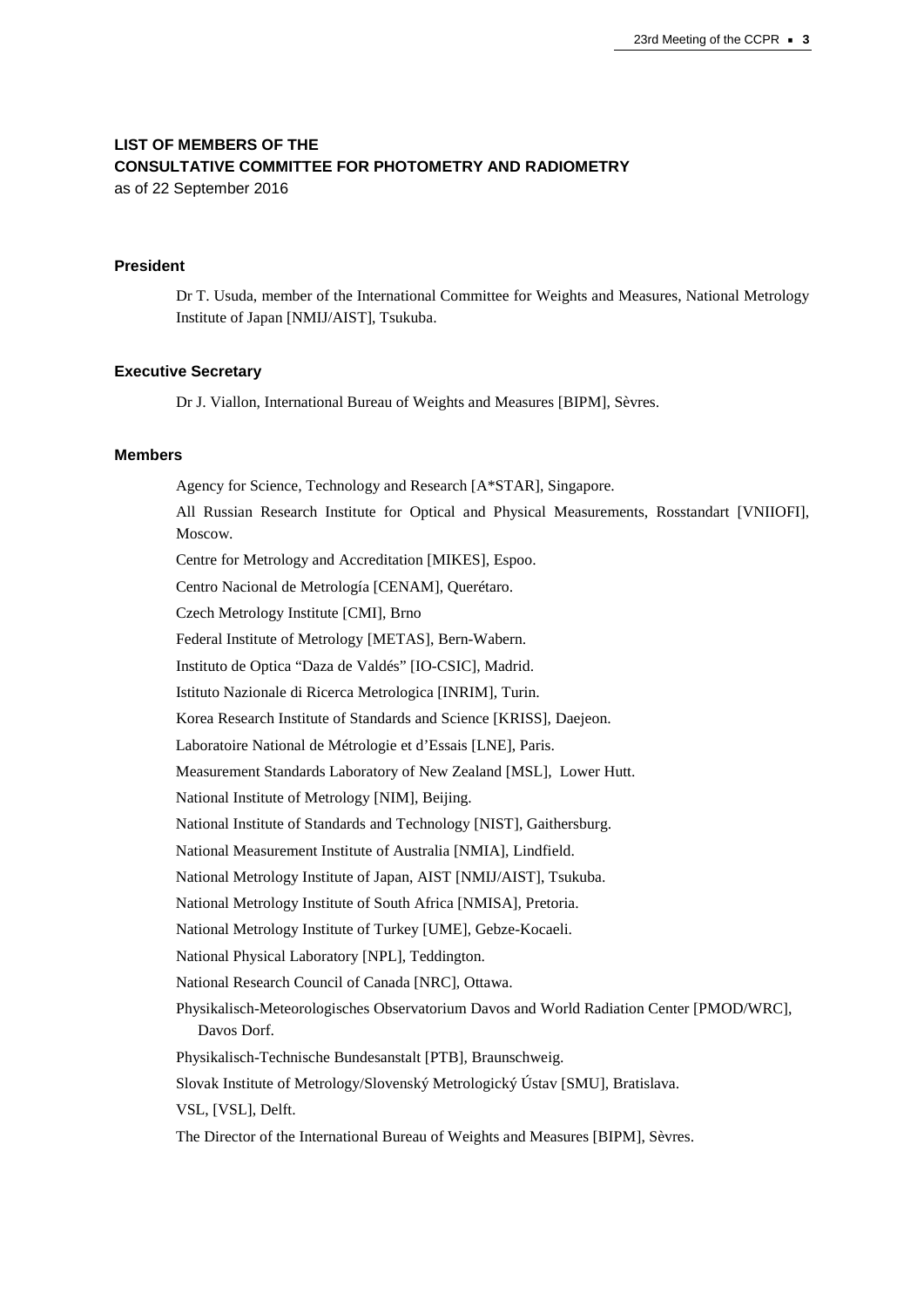#### **<sup>4</sup> ·** 23rd Meeting of the CCPR

#### **Observers**

Industrial Technology Research Institute/Center for Measurement Standards [\[CMS/ITRI\]](http://www.itri.org.tw/eng/CMS/), Hsinchu International Commission on Illumination [CIE], Vienna Instituto Nacional de Metrologia, Qualidade e Tecnologia [INMETRO], Rio de Janeiro World Meteorological Organization [WMO], Geneva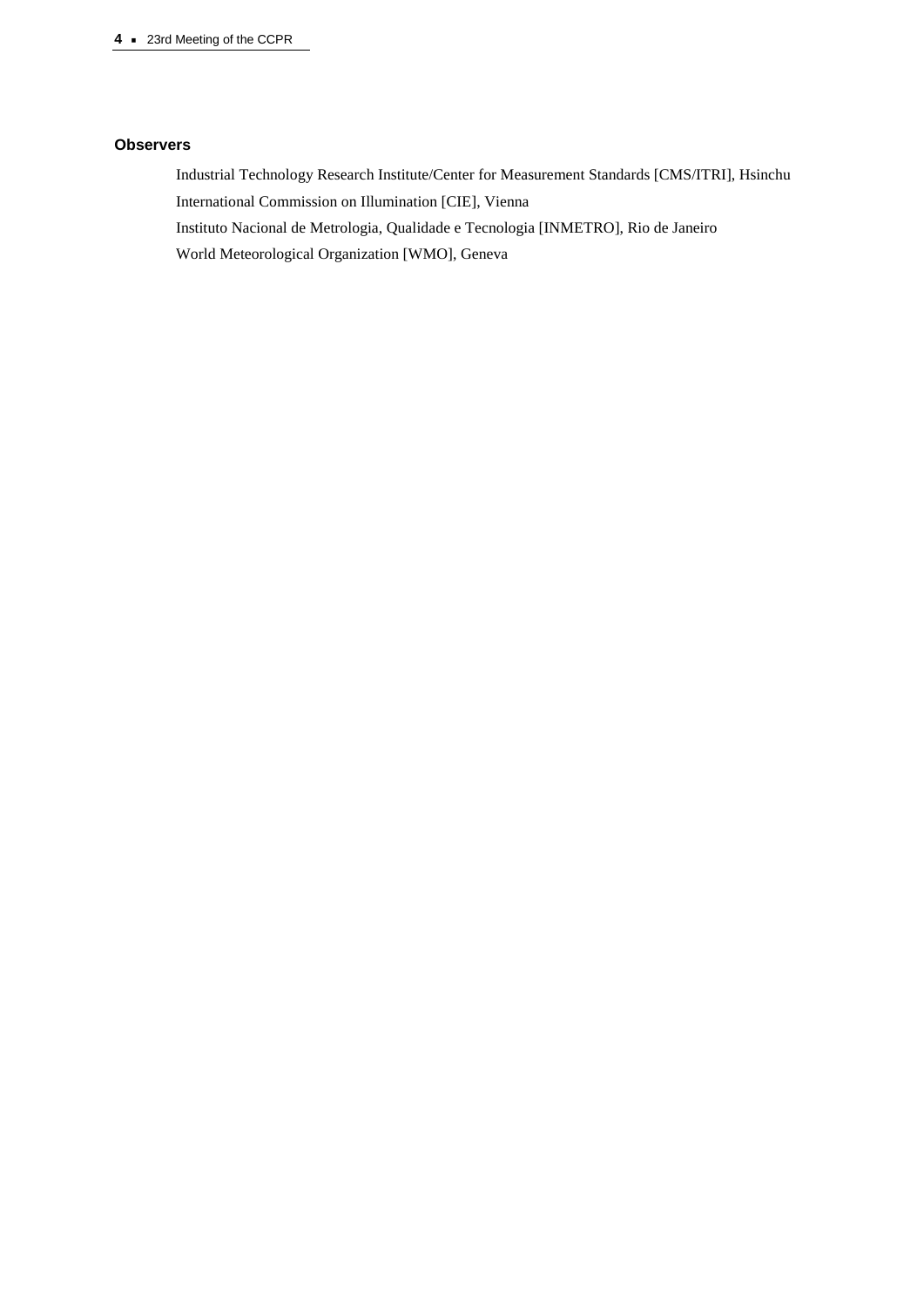# **1. OPENING OF THE MEETING, MEMBERS AND OBSERVERS PRESENT, INTRODUCTIONS**

The Consultative Committee for Photometry and Radiometry (CCPR) held its 23rd meeting at the International Bureau of Weights and Measures (BIPM) headquarters at Sèvres, France, on Thursday 22 September and Friday 23 September 2016.

The meeting was chaired by the CCPR President, Dr. T. Usuda (CIPM member).

The following delegates from member institutes were present: Ö. Bazkir (UME), P. Blattner (METAS and CIE), G. Brida (INRIM), J. Campos Acosta (IO-CSIC), M. Dowell (NIST), J. Dubard (LNE), G.T. Fraser (NIST), J.R. Filtz (LNE), N. Fox (NPL), A. Gamouras (NRC), T. Goodman (NPL), E. Ikonen (MIKES), S.K. Kim (KRISS), B. Khlevnoy (VNIOOFI), A. Koo (MSL), M. Krempasky (SMU), S. Kück (PTB), D.-H. Lee (KRISS), Y. Lin (NIM), P. Manson (NMIA), C. Matamoros (CENAM), M. Milton (Director of the BIPM), G. Obein (LNE-Cnam), Y. Ohno (NIST), V. Sapritsky (VNIIOFI), W. Schmutz (PMOD/WRC), R. Sieberhagen (NMISA), M. Smid (CMI), A. Sperling (PTB), G. Ulm (PTB), S. van den Berg (VSL), T. Zama (NMIJ), J. Zhang (A\*STAR), J. Zwinkels (NRC).

Observers: T. Menegotto (INMETRO), K. Nield (CIE), I. Rüedi (WMO), K-N. Wu (CMS/ITRI).

Invited: M. AlFohaid (SASO), A. AlNahdi (SASO), J. Gran (EURAMET), D. Lee (SCL), M. Nadal (SIM).

Also attending the meeting: E. de Mirandés (BIPM), D. Olson (BIPM), S. Picard (BIPM), J. Viallon (Executive Secretary of the CCPR, BIPM).

Dr Usuda opened the meeting and began by welcoming everyone to the BIPM and introducing the new Executive Secretary of the CCPR, Dr Joële Viallon. Dr Milton then added his welcome as Director of the BIPM, after which all those present briefly introduced themselves. Dr Usuda emphasized that a key objective for the meeting was to consolidate discussions from the various Working Group (WG) meetings that had been held earlier in the week and to make any necessary decisions arising from these discussions.

# **2. APPOINTMENT OF THE RAPPORTEUR AND FINALIZATION OF THE AGENDA**

Teresa Goodman was appointed rapporteur for the meeting.

Dr Usuda commented that the agenda had been circulated, and asked for any suggested changes. None were received and the agenda was therefore adopted.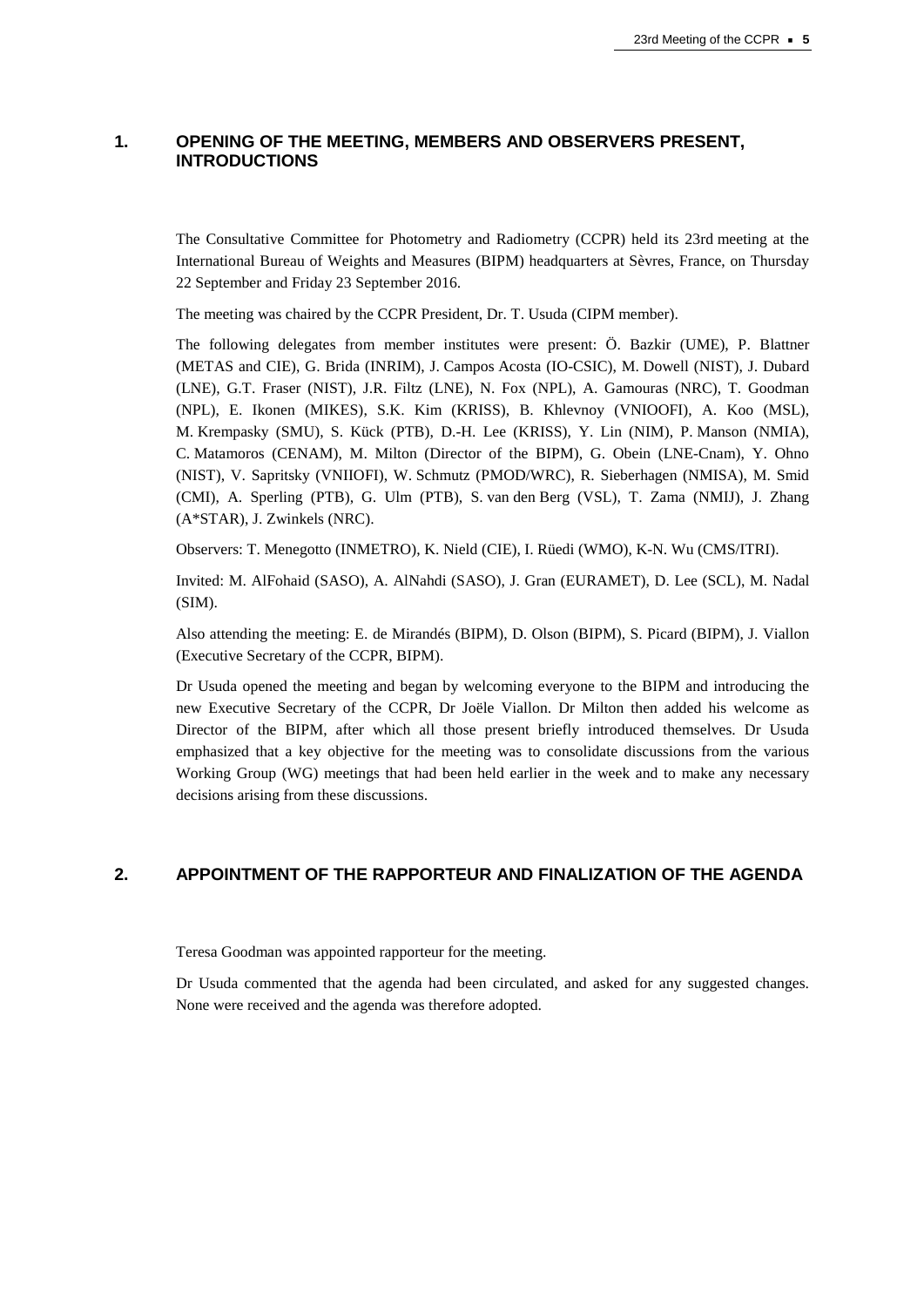# **3. APPROVAL OF AND MATTERS ARISING FROM THE MINUTES OF THE LAST MEETING**

Dr Usuda invited Dr Viallon to review the action points from the previous CCPR meeting in 2014.

**AP1:** WG-CMC chair to include some slides related to the deadlines in CMC review from JCRB Secretary in the WG-CMC report.

*The presentation given by Chingis Kuanbayev at the 2014 WG-CMC meeting has been added to the working documents as CCPR-WG-CMC/14-08. This includes all relevant information. The WG-CMC report makes reference to this document.*

**AP2:** Dr Ohno to prepare the layout of a table for planned RMO supplementary and bilateral comparisons. Dr Stock to consider the appropriate place in the CCPR website and inform members.

*The table was prepared and information received recently from RMO TC Chairs but it needs to be verified and revised before it can be published on the BIPM website (in open access).* 

**AP3:** Dr Ohno to send Dr Stock the final version of the G6 guideline for publication on the CCPR website.

*Completed.* 

**AP4:** PMOD/WRC and WG-KC chair to prepare a proposal for the solar irradiance comparison.

*A solar irradiance comparison organized by PMOD/WRC, named IPC-12, took place and is registered in the KCDB as supplementary comparison EURAMET.PR-S6. At the date of the CCPR meeting, the comparison report has not yet been sent to the Executive Secretary for review by the WG-KC.* 

**AP5:** Dr Blattner to give Dr Bich specific examples of complex distributions.

*During the meeting, Dr Blattner reported that he is in contact with Dr Bich and that he will provide some more examples, in particular some examples from CIE Technical Reports.*

**AP6:** Members to provide comments and examples related to the revision of the GUM, with examples suitable for inclusion in the new version.

*The revision of the GUM has received many comments and discussions are still on-going, so that sending examples is no longer a priority.* 

**AP7:** Dr Stock to distribute the draft version of the new SI brochure. CCPR members to comment by the end of November.

*Completed. Dr Stock sent a draft of the ninth SI brochure dated 16 December 2013 to CCPR members on 23 October 2014. Comments from Dr Zwinkels were received and forwarded to Dr Thomas, Executive Secretary of the CCU at that time.* 

Dr Usuda noted that the minutes of the 22nd meeting of the CCPR had been available for comment for some time. He then invited further comments and, there being none, declared that the minutes of the previous meeting were accepted.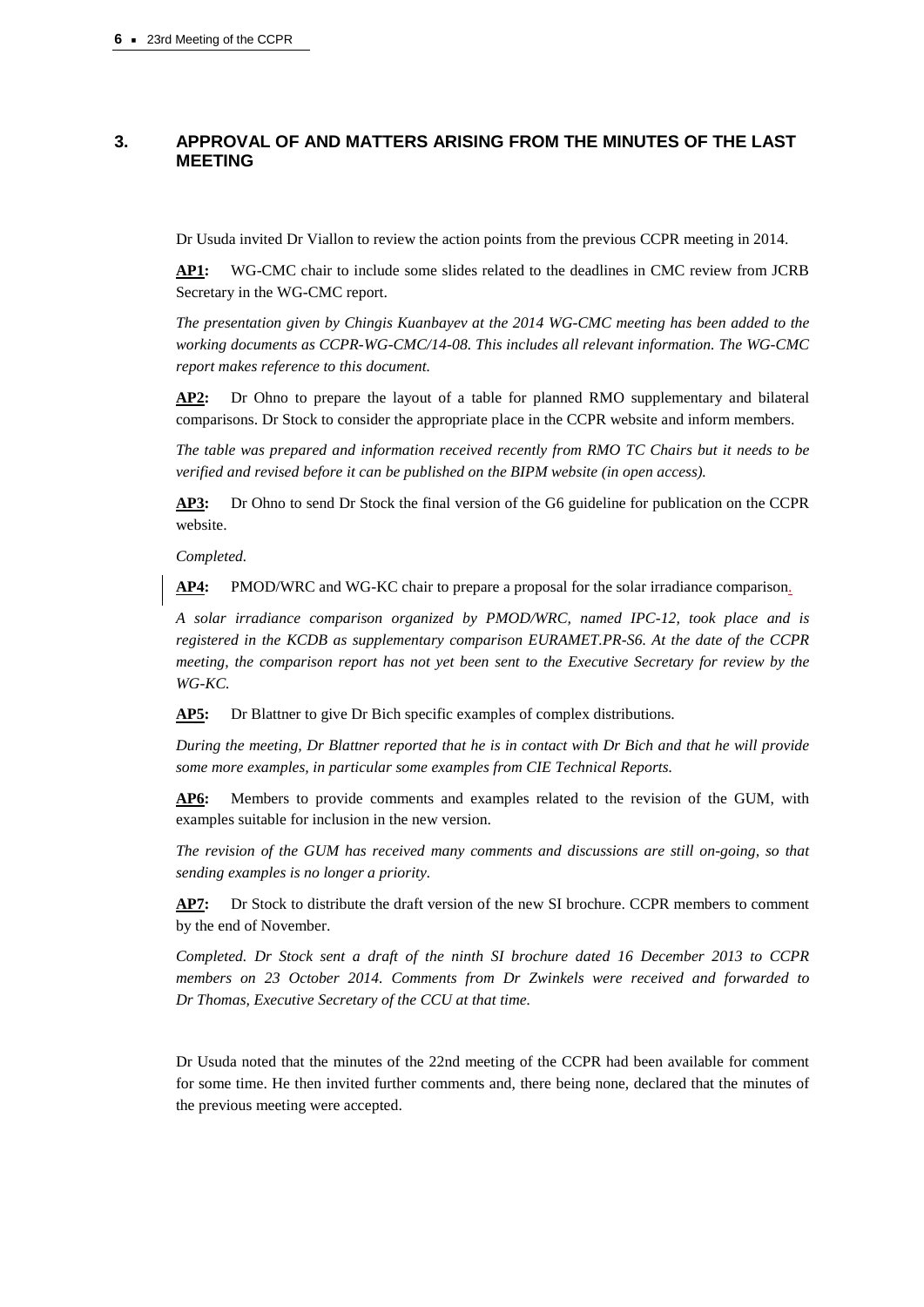# **4. DOCUMENTS PRESENTED TO THE MEETING**

The list of documents shown to the meeting is included in Appendix 1. All documents are also available on the CCPR members' area of the BIPM website. There were no requests for additional documents to be presented. It was noted that not all member institute progress reports had been submitted before the meeting and it was requested that these should be supplied as soon as possible. Dr Milton mentioned that other CCs publish such reports in the open access area of the website and after some discussion it was agreed that CCPR should do likewise. Any confidential / copyright material can be removed before this is done and each member institute has the right to refuse publication of its own report if so wished; revised versions, if needed, should be submitted as soon as possible.

**AP1**: Missing progress reports to be supplied to Dr Viallon by the end of the year, together with any revisions to those reports already submitted. All reports will be published on the open access area of the BIPM website at the start of 2017 unless a specific request not to do so is received.

# **5. UPDATES FROM CGPM AND CIPM**

Dr Usuda made a short presentation summarizing recent activities of the CGPM and CIPM. He highlighted the following points from 103rd CIPM meeting in November 2014: (a) updates to CCPR's membership were noted and approved (CMI (Czech Republic) was approved as a member, observer status was granted to CMS/ITRI (Chinese Taipei) and the resignation of MKEH (Hungary) was accepted); (b) the status of the *mise en pratique* for the candela was reviewed, including the joint drafting process undertaken with the CIE; (c) a presentation and poster for the CGPM were submitted, including information on the economic impact of the CCPR's areas of activity, priority technology areas and the contributions made to environmental observations. The latter presentation material was circulated to CCPR members for comment and has since been published on the BIPM website. Dr Usuda noted that it clearly demonstrated the breadth and importance of CCPR's work, the high level of stakeholder involvement, the excellent quality of the scientific work undertaken and its economic and societal importance. The 25th meeting of the CGPM took place in November 2014 and Dr Usuda mentioned that a total of five Resolutions had been approved, including one relating to the future revision of the International System of Units (SI) and another on the importance of the CIPM Mutual Recognition Arrangement (CIPM MRA).

Points of particular note from the 104th CIPM meeting in March 2015 were Dr Usuda's re-appointment as CCPR President for a 4-year term (subject to approval from NMIJ), the confirmation of the *mise en pratique* for the candela (subsequently published on the BIPM website), the provisional acceptance of GULFMET as a new RMO, the encouragement of the CCs to support developing NMIs and RMOs wherever possible, and the request that CCs should review the implementation and operation of the CIPM MRA in their individual areas. In relation to his Presidency of the CCPR, Dr Usuda said that since he is also President of the Consultative Committee for Acoustics, Ultrasound and Vibration (CCAUV) he has requested that the CIPM seek an appropriate candidate to replace him as CCPR President; he will continue in both roles until a new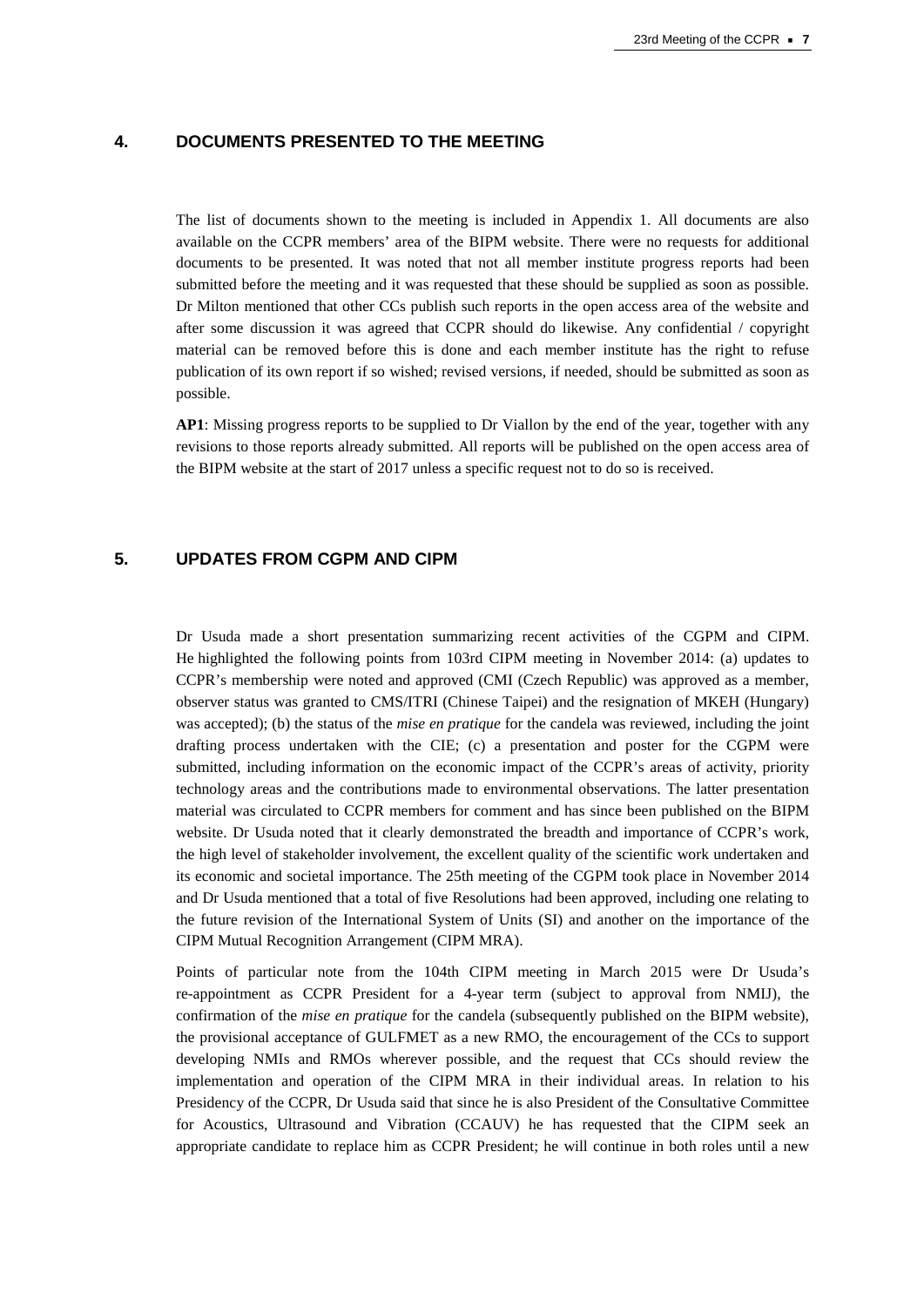appointment is made. Three vacancies have arisen on the CIPM as a result of resignations and once these have been filled (nominations close on 24 October 2016) it is hoped that new Presidents for both the CCPR and CCL will be appointed.

Dr Blattner asked what specific actions are expected from the CCPR in order to support developing NMIs. Dr Usuda said that he feels no special new initiatives are required but current practices, such as welcoming guest attendees at meetings and publishing guidelines on issues such as the practical realization of the candela and the analysis of the results of comparisons, should continue and be enhanced where possible.

At Dr Usuda's invitation, Dr Milton, Director of the BIPM, gave further information relating to the CGPM and CIPM. He mentioned that the report on the review of the CIPM MRA, which had been initiated by the CGPM in 2014, had been published on the BIPM website in August 2016 and that the next phase of the work is to implement the recommendations contained within it. It is expected that NMI Directors will discuss and prioritize these recommendations at their meeting in October 2016 and an action plan will then be drawn up – further details will be available in the 'Latest reports and announcements' section of the BIPM website. Dr Milton also highlighted that Slovenia had recently become the 58th member state of BIPM and that GULFMET had been granted provisional status as the 6th RMO within the CIPM MRA. The growing number of Member States and Associates had prompted the CC Presidents to discuss membership rules and some changes are expected as a result, to ensure effective engagement at CC meetings. In relation to the redefinition of the SI, Dr Milton stated that although the draft resolution was still being worked on by the Consultative Committee for Units (CCU), it was expected that it would be ready for presentation at the CIPM meeting in October 2016. Dr Usuda ended this part of the agenda by encouraging everyone to look at the BIPM website on a regular basis, since it contains much useful information relating to the CIPM MRA, CIPM and CGPM.

# **6. REPORT OF THE WORKING GROUP ON CALIBRATION AND MEASUREMENT CAPABILITIES (WG-CMC)**

The report was presented by Dr Zama, current Chair of WG-CMC and APMP representative. The working group met on the morning of 20 September 2016 (chaired by Dr Zama with 36 participants) and held a workshop (chaired by Dr Manson) on the topic of the CMC review processes on the morning of 19 September.

Three additions to the list of service categories were agreed: 4.17.1 Refractive index, spectral, solid material; 4.18.1 Angle of rotation of plane of polarization, spectral, solid material; and 4.19 Ellipsometric angles, spectral, general material. A further four new service categories relating to fibre optics were also proposed (7.10.0 Optical fibre length; 7.10.1 Distance scale deviation, OTDR; 7.10.2 Location offset, OTDR; and 7.5.2 Loss deviation, OTDR) and it was agreed that unless objections were received within one month, these would also be added to the list. Several additional service categories relating to fibre optics are also under discussion and it was decided these should be referred to WG-SP TG6 for their opinion.

Several inconsistencies between the CMC Excel table and the service category list had been noted and necessary amendments have been made, together with some clarifications and simplifications.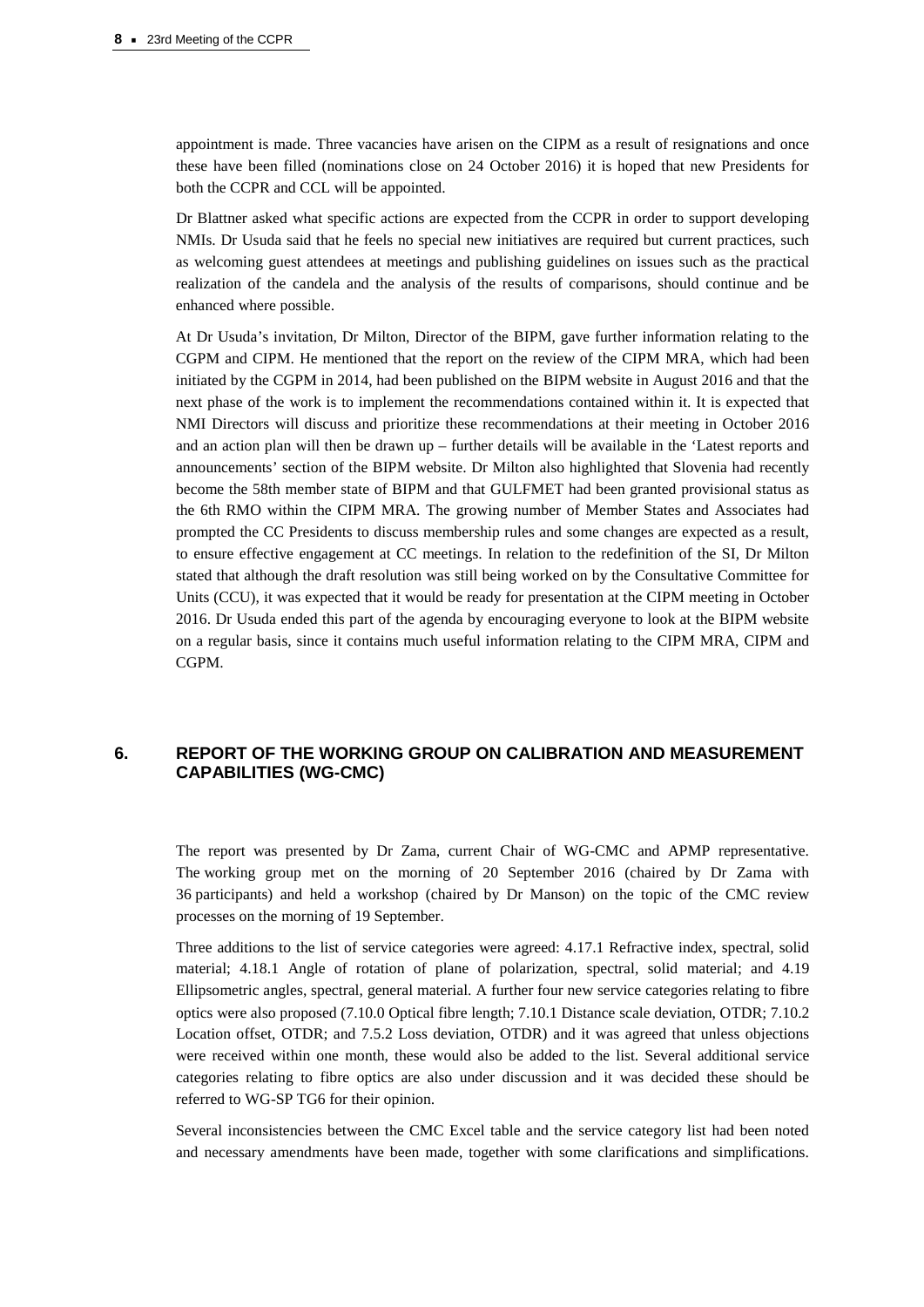The modified table will be reviewed by WG-CMC and WG-CMC-TG2 members. Service category 1.1.2 Luminous intensity, LED was discussed at length, since this is not a true luminous intensity but a measurement carried out using a specific, defined, geometry. It was agreed that this should be changed to a new service category, 5.9.1 Averaged luminous intensity, LED; the list will be updated accordingly. All NMIs with entries under 1.1.2 should update their CMC tables with the new number, making sure all required parameters are included, and send the new version to the relevant RMO TCC, copied to the BIPM key comparison database (KCDB) secretary.

**AP2**: All NMIs with entries under 1.1.2 should update their CMC tables with the new number. The relevant RMO TC Chair will report this CMC tables update at the next CMC-WG meeting.

Dr Zama then gave a brief summary of the outcomes of the CMC workshop before inviting Dr Manson to report in detail. Dr Manson mentioned that this workshop had been requested by WG-KC following its meeting in 2015, and had been intended to address the absence of guidelines relating to the use of KC results in the CMC review process. However, members of WG-CMC felt there were other more urgent issues to discuss and these had consequently taken priority. The first part of the workshop had therefore concentrated on the inter-regional review process and the delays that often resulted from this. Following some debate during the workshop, and again in the CCPR meeting, it was agreed that RMOs could, and should, remove individual CMCs that were proving difficult to agree during the inter-regional review, particularly those not supported by comparison evidence, and resubmit revised tables without these. These revised versions can then be approved quickly and the 'problematic' entries considered separately.

The second part of the workshop dealt with the issue of the appropriate breadth and depth of coverage of the CMCs for photometry and radiometry and the lack of clarity / guidelines for the review process. On behalf of EURAMET, Teresa Goodman presented an overview of the historical development of the service category list, emphasizing that it had not originally been intended that the CMC database should provide a comprehensive catalogue of the measurement services available at each NMI but rather a summary of the high level or 'underpinning' measurements that can be used to demonstrate general capability within each of the areas covered (detectors, sources, materials etc.). The consensus in the CCPR at the time the CMC database was first established had been that the focus should be on services closely linked to KC quantities and most of the debates at that time had been related to 'how far the light shines' from these KCs and hence how many service categories each one could support. Since then more and more subcategories have been added to the list of approved service categories, making it increasingly difficult to link these to KC quantities and leading to inconsistencies in the review process. The workshop attendees discussed the degree to which these original decisions were still valid and appropriate, with strong arguments being put forward on both sides. Those in favour of concentrating only on quantities with a clear link to a supporting KC cited the problems associated with reviewing services without objective (generally comparison) evidence, the lack of appetite for additional comparisons to ease this situation, and the burden associated with maintaining a broad-ranging database. Those in support of a comprehensive database including all, or most, of the services offered by all NMIs mentioned that some clients and accreditation bodies (particularly in the fibre optics area) rely on the CMC database as evidence of competence for specific measurement services. Restricting the database only to quantities with clear linkage to KCs might mean NMIs that take traceability from other NMIs could find it difficult to be included, and that the objective quality assurance provided by the CMC review process is particularly important to, and valued by, emerging NMIs.

These issues were further debated during the WG-CMC meeting, and again during the CCPR meeting. Dr Usuda and Dr Milton both mentioned that similar debates are being held by other CCs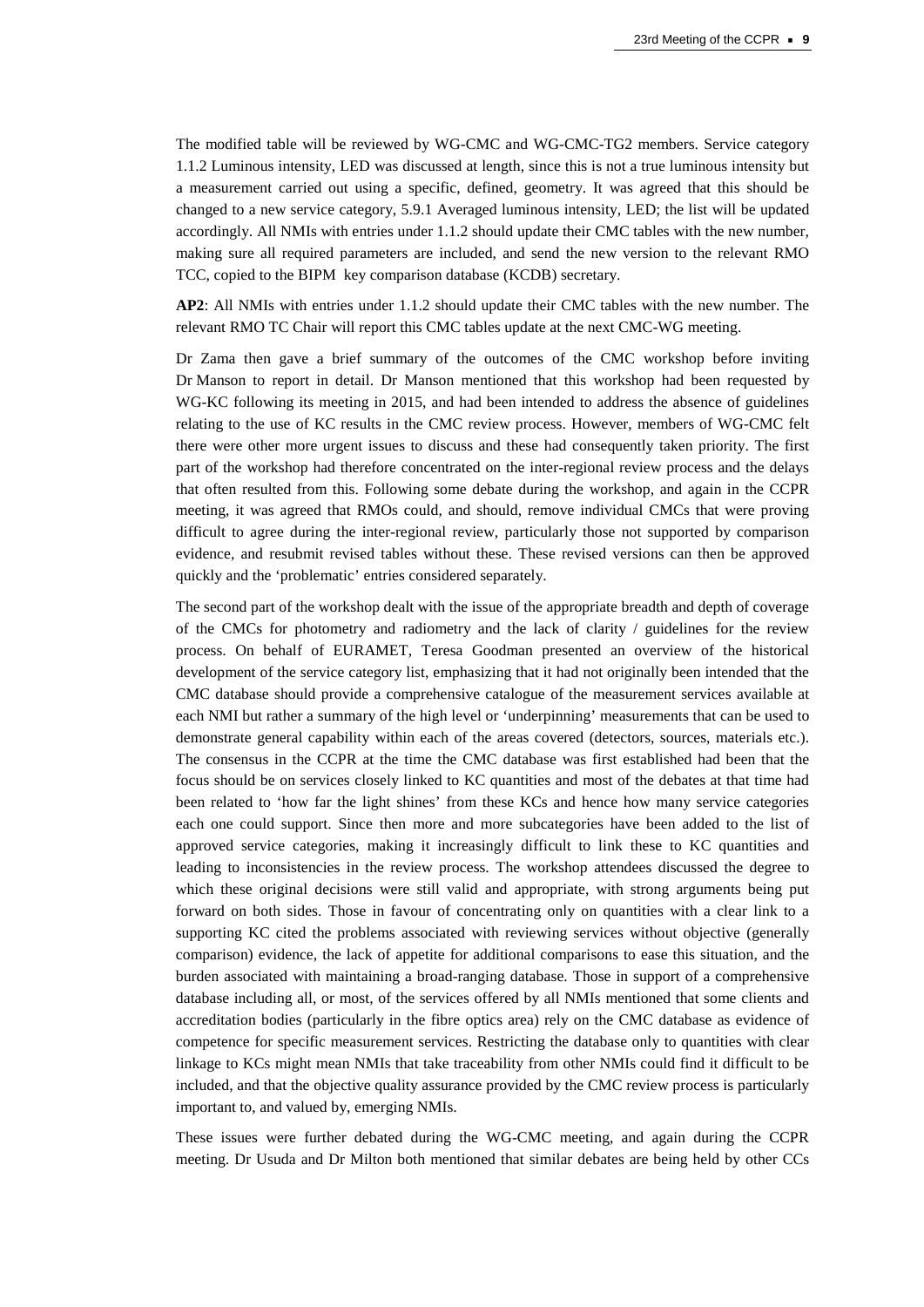and said that although there is a general desire to minimize the number of entries in the CMC database, it is also appreciated that it does form an important part of the Quality System for many NMIs. Dr Zwinkels suggested that it would be helpful to have better guidelines relating to the use of the CIPM MRA logo, which is highly regarded by many clients and accreditation bodies; it is not clear whether its use is restricted only to services which are individually listed in the CMC database or whether it could be used on certificates for 'sub-service categories' where only the primary service category is listed in the database. Dr Usuda said this issue is being discussed within the CIPM MRA working group.

The conclusion of these discussions was that three new Task Groups should be established by the CCPR WG-CMC, the first on use of comparison results in assessment of CMC claims (chaired by Annette Koo), the second to update the PR CMC supporting evidence Excel file and the associated list of supporting comparisons for each service category (chaired by Maria Nadal) and the third to clarify and harmonize the CMC review processes (including the requirements for supporting evidence for CMC claims) and establish written guidelines to ensure these are consistently applied across the CCPR (chaired by Teresa Goodman). It was also agreed that the Chair of WG-CMC should in future serve for a minimum period of 4 years and that the working group should generally meet each year.

According to the normal rotation of the Chair of CCPR WG-CMC, Dr Khlevnoy (COOMET) would be expected to take over from this meeting. However, in view of the extended period for which the chair will in future be expected to serve, coupled with his own heavy workload, Dr Khlevnoy stated that he must offer his immediate resignation from this role. After a long discussion on the responsibilities of the WG-CMC chair, as well as the membership criteria for WG-CMC and the new TGs, the following changes to the rules for WG-CMC were eventually agreed:

- The Chair of WG-CMC is nominated by WG-CMC and is appointed by the CCPR.
- Chairpersonship shall rotate among the RMOs.
- The term of chairperson office is 4 years, unless reappointed officially.
- The following shall be Members: Chairs of the Technical Committees of RMOs dealing with photometry and radiometry, the Chair of CCPR WG-CMC, and one expert appointed by each RMO TC Chair.
- WG-CMC TG chairs are invited to attend WG-CMC meetings as observers.
- Meeting attendance is by invitation only.

**AP2:** The rules governing membership of WG-CMC will be revised as agreed, with immediate effect. A new sheet, for Task Groups, in the WG-CMC section of the CCPR website, will be added.

# **7. REPORT OF THE WORKING GROUP ON KEY COMPARISONS (WG-KC)**

The report was presented by Dr Ohno, Chair of WG-KC. The working group met in Beijing in October 2015 with 26 participants present and on 21 September 2016 with 41 participants. A workshop on key comparison analysis was also held in October 2015.

A new member of the WG-KC was approved in 2015 (NIM, China), bringing the total membership to 12 including MSL, New Zealand, as a temporary member as pilot of CCPR K6. The working group currently has four task groups.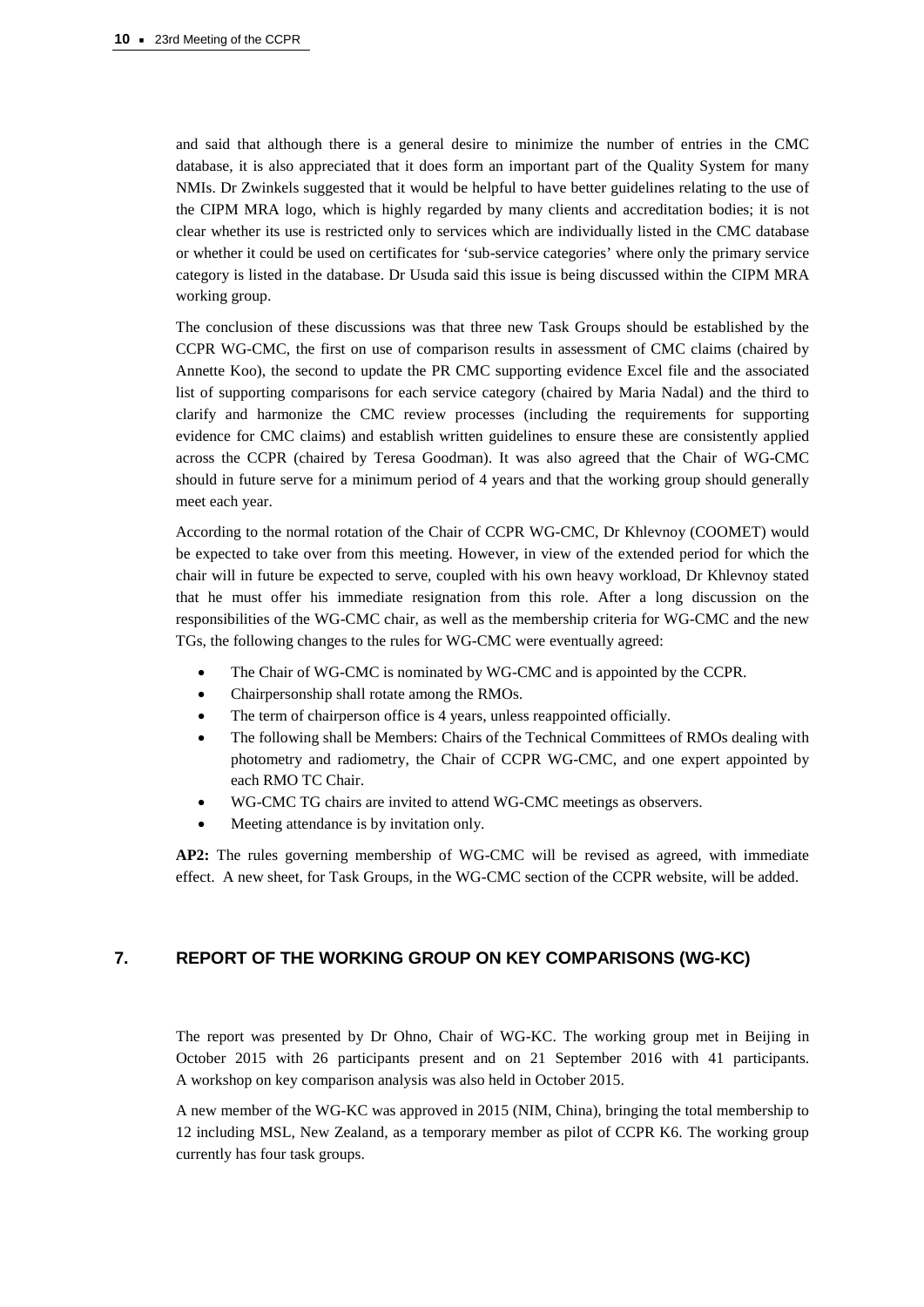Dr Ohno presented the current status of CCPR comparisons:

*Completed since 2014:* CCPR S3 Bilateral comparison on cryogenic radiometers between NPL and UME, piloted by NPL, and Pilot comparison on THz spectral responsivity, piloted by PTB with NIM, NIST and PTB as participants. Reports for both these comparisons have been published.

*Ongoing Key Comparisons:*

| <b>CCPR-K6-2010</b> | Regular Spectral Transmittance (MSL)          | Draft B approved          |
|---------------------|-----------------------------------------------|---------------------------|
| $CCPR-K3 (2nd)$     | Luminous intensity (NRC)                      | Draft A in preparation    |
| $CCPR-K2.b$ (2nd)   | Spectral Responsivity 300 – 1000 nm (KRISS)   | Measurements in progress  |
| $CCPR-K2.a (2nd)$   | Spectral Responsivity $900 - 1600$ nm (NPL)   | Protocol approved         |
| $CCPR-K4 (2nd)$     | Luminous flux (NMIJ)                          | Protocol being finalized  |
| $CCPR-K1.a (2nd)$   | Spectral Irradiance $250 - 2500$ nm (VNIIOFI) | Protocol being developed. |

There was some discussion relating to K4, following NPL's announcement of withdrawal from participation as a result of a decision to close its goniophotometric laboratory from 2017. EURAMET PR TC is to decide whether to select a new NMI to fill this open position and will notify WG-KC and the pilot accordingly. It was noted that NPL has a number of GEC 200 W flux lamps available for purchase and anyone interested in these should contact Teresa Goodman for further information. It was also mentioned that the LNE has 31 GEC 200 W flux lamps from the BIPM, which are available for loan.

Dr Ohno summarized discussions that had taken place during the reports by the RMOs. The need to ensure that consistency checks are carried out following completion of KCs was highlighted and it was agreed that RMOs would be encouraged to report on the status of these checks at the annual WG-KC meeting. A list of planned RMO comparisons in photometry and radiometry has been prepared and this is to be posted on the public access area of the BIPM website. The list will be updated annually and it is hoped that it will help to reduce the number of comparisons, particularly bilaterals. The time schedule of the second round of CCPR KCs was also reviewed and updated.

Summaries of the work of the four task groups were presented. TG1, on a pilot comparison for regular spectral transmittance in the UV  $(200 \text{ nm} - 400 \text{ nm})$ , has prepared three sets of metallic neutral density filters of seven different densities. The comparison will involve four participants (NMISA, NPL, NRC and PTB) and measurements are expected to start in the first half of 2017.

Most of the work of TG2 on RMO linkage has been completed and published in the appendices to guidelines G5 and G6. The only remaining activity for this TG is to finalize the guidance for special cases, based on the approach used for COOMET.PR-K1.b.1.

Work in TG3 has also progressed well. A workshop was held in October 2015 in Beijing, chaired by Emma Woolliams, which considered issues such as the various models suitable for KC analysis, the treatment of inconsistent results / outliers, methods for linking regional comparisons to CCPR comparisons, and approaches for checking consistency between CMCs and KC results. The treatment of outliers was identified as a particular area of concern and it was noted that the current guidance is somewhat ambiguous. The need to establish clear procedures for consistency checks was referred to WG-CMC for further action and should be addressed as part of the work of the new TG2 noted above. The final recommendation from the TG3 workshop was to establish a sub-task group to revise guideline G2 to include guidance on the fixed effects model and least squares techniques. Following the workshop Emma Woolliams stood down as chair of TG3 and was succeeded by Annette Koo.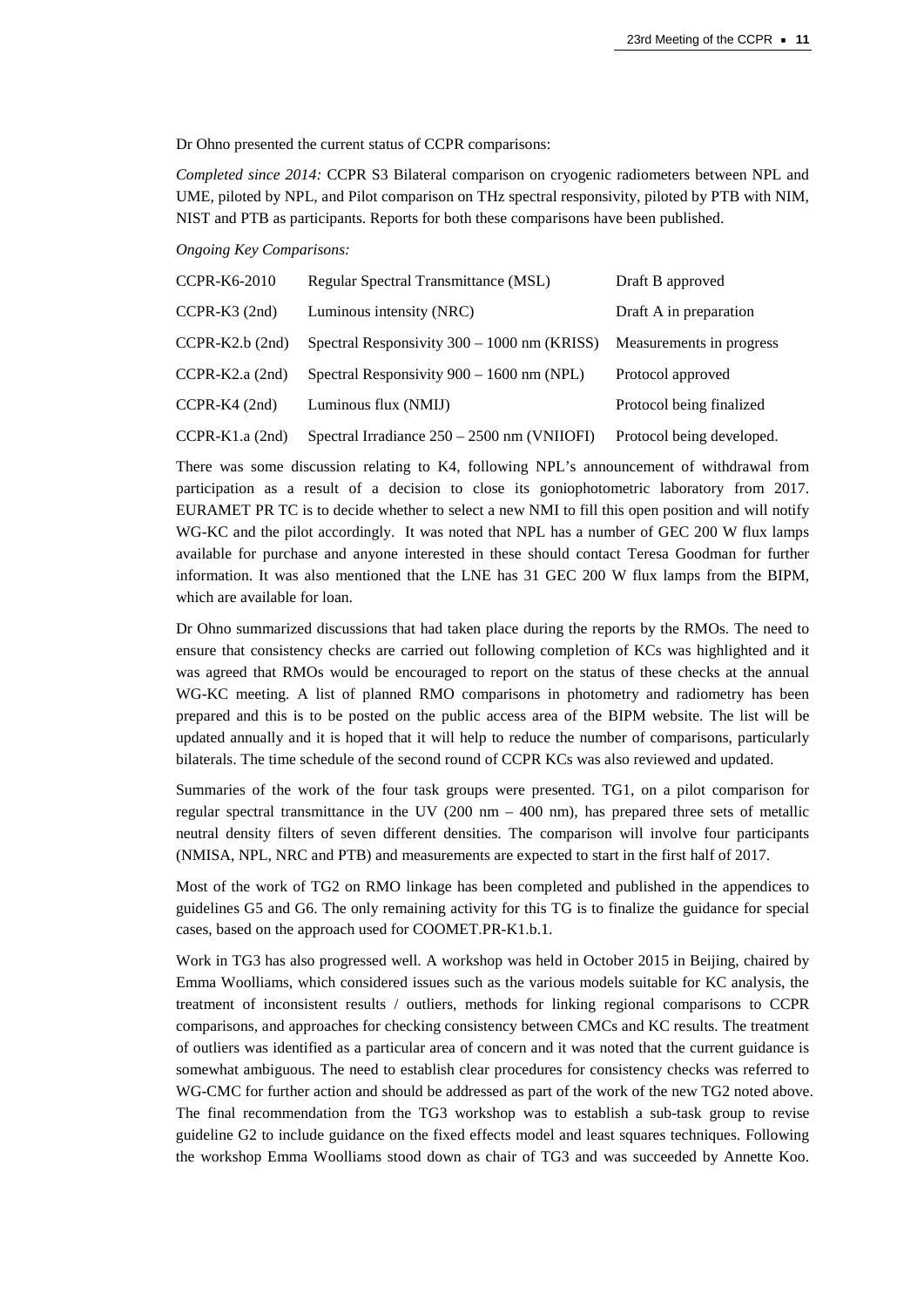She reported at the WG-KC meeting that an appendix to G2 dealing with Generalized Least-Squares (GLS) models is nearly complete and that a proposal for revisions to G2 to make explicit reference to the fixed effects model should be available by the end of 2016. However she also emphasized that further research on this topic is needed and WG-KC therefore agreed that a workshop on models for comparison analysis should be organized at an appropriate opportunity in 2017, possibly in conjunction with the NEWRAD conference.

The final task group, TG4 on the use of alternative standards for photometric comparisons, has starting collating information on recent research into LED transfer standard artefacts. It was noted that this is of increasing urgency due to the limited availability of suitable tungsten lamps, but that the long-term stability of LED standards is not yet sufficiently well known for these to be used immediately as replacements.

Dr Ohno mentioned EURAMET Guide number 4, on comparisons, and the critical differences between the procedures given therein and those in the CCPR guidelines. The most significant differences are the need for participants to sign a commitment form and the time limit of two months allowed between completion of the measurements and the distribution of the Draft A report. Following this procedure removes the pre-Draft A process, which is a key feature of the CCPR guidelines. WG-KC therefore agreed to request the CCPR to make formal representation to EURAMET to resolve this conflict. This was discussed further at some length during the CCPR meeting and it was finally decided that a less formal approach might be more appropriate and successful.

**AP4**: Dr Ohno to send a letter on behalf of CCPR WG-KC to Dr Gran (EURAMET TC-PR Chair) highlighting the conflict between the EURAMET and CCPR guidelines, for discussion at the forthcoming meeting of EURAMET TC Chairs.

The next point of discussion during the WG-KC meeting was the status of the CCPR guidelines for comparisons, which are all available in the 'CCPR publications and bibliography' section of the BIPM website. Dr Ohno stated that a near-final draft is available for the last of the planned guides, CCPR-G7 on procedures for RMO PR supplementary comparisons, and that this is to be circulated to WG-KC for final checking ready for submission for CCPR approval by the end of 2016.

Dr Ohno finished by presenting the planned dates for the next meeting of WG-KC, which will be in Tokyo during the two and half days preceding the NEWRAD 2017 conference, which will be held on 13-16 June 2017. A full day will be allowed for the WG-KC meeting, with a further half-day workshop on models for comparison analysis.

# **8. REPORT OF THE WORKING GROUP ON STRATEGIC PLANNING (WG-SP)**

The report was presented by Dr Zwinkels, Chair of WG-SP. The working group met on the afternoon of 20 September 2016, with 44 participants present, including representatives from 12 of the 13 member NMIs and Chairs of four of the five RMOs. The working group currently has 13 members plus the RMO TC PR Chairs and eight active task groups, plus a joint task group with the CIE.

Dr Zwinkels began by mentioning some of the highlights of the work of WG-SP since the last CCPR meeting, which included inputs to and review of the CCPR poster prepared for the 25th CGPM, a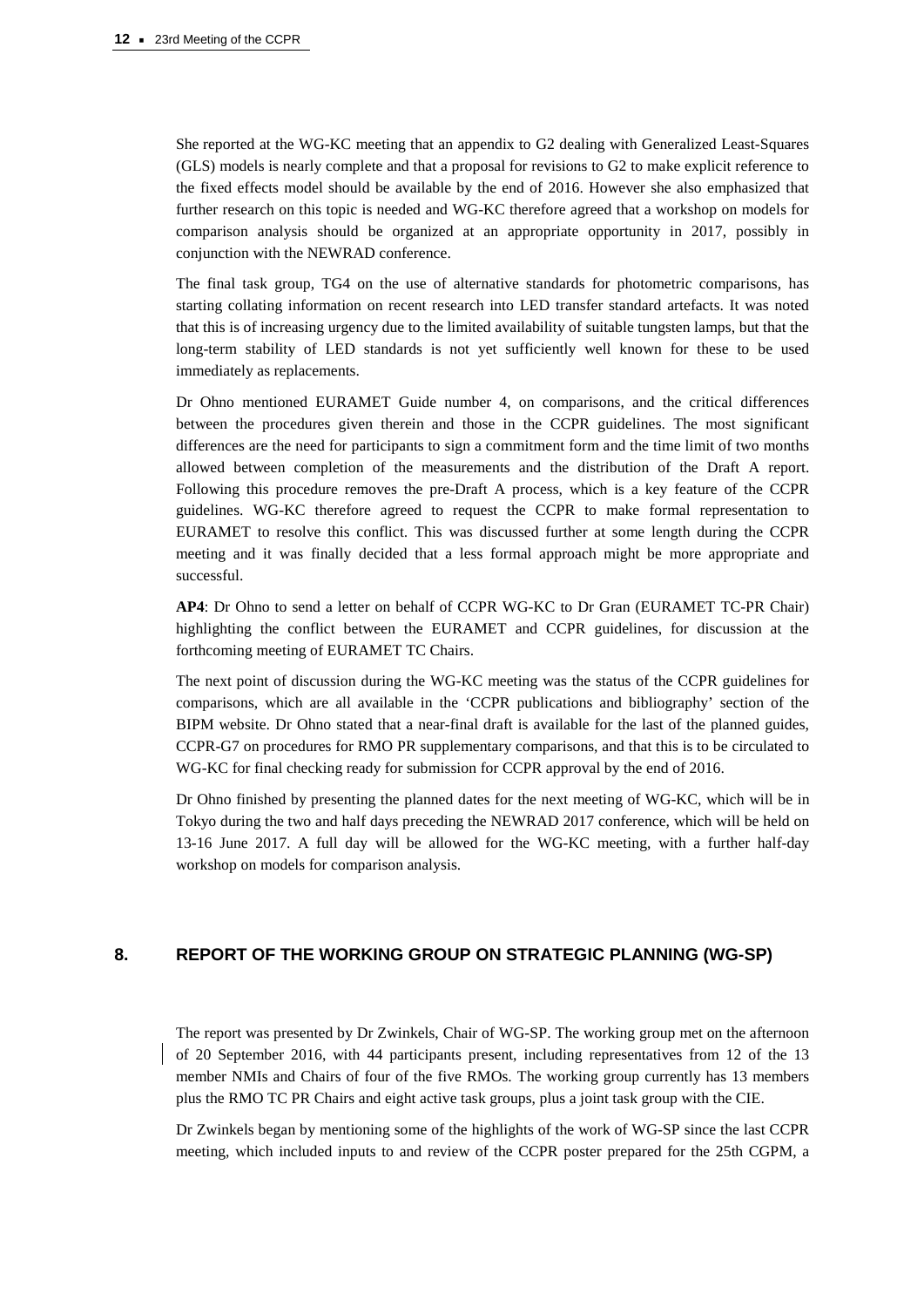workshop on metrology needs in fibre optics (held on the afternoon of 19 September 2016), and the publication of the *mise en pratique* for the candela. She then summarized the status of those task groups requiring decisions / inputs from the CCPR (details of the activity of all task groups are in the minutes of the WG-SP meeting).

- TG5 SI. This task group had reviewed the draft of the 9th SI brochure and identified a number of inconsistencies in the stated date at which the candela was established as a base unit (dates of 1964, 1954 and 1948 were all given). It was also noted that the wording for the definition of the defining constant for photometry was imprecise and a query was raised relating to the wavelength in air for the definition of the candela (following discussion this was accepted as being correct but the inconsistency in the draft report from CIE JTC-2 needs to be corrected). Finally it was highlighted that Appendix 3 of the 8th edition of the SI brochure, relating to photobiological and photochemical units, had been removed in the draft of the 9th edition.
- TG6 Discussion forum on fibre optics. The main activity of this task group since the last CCPR meeting was to organise a workshop on metrology needs for fibre optics. This was held on 19 September 2016 and attracted 40 participants, including one industry representative. Seven presentations were given and these will be posted in the open access area of the BIPM CCPR website. The workshop identified a number of challenges for metrology for fibre optics, particularly the need to improve uncertainties for fibre optic power meters (industry needs  $\sim 1\%$ , but typical uncertainties at present are around 6 % in many countries). A number of recommended actions were presented at the WG-SP meeting, including the establishment of a new task group to carry out a pilot study into the calibration of a fibre-coupled cryogenic radiometer to improve uncertainties for fibre power meters and another to perform a pilot study for single photon traceability.
- TG10 CCPR strategic planning document. It was reported that the CCPR strategy document for the period 2013 – 2023 is available on the BIPM website. This needs to be updated on a regular basis, with the next formal update (for the period 2017-2027) to be completed in time for the next CGPM meeting in 2018. Key sections requiring an update are the summary table of comparisons, the list of required KCs and pilot studies, and the resource implications of the CIPM MRA.
- CIE JTC-2 (CIE-CCPR) Principles governing photometry. The first complete draft was balloted in July 2015 but was not approved due to disagreements regarding the definitions of the photometric quantities. Since then, CIE Division 2 has agreed new wording for these definitions, which will also be used in ISO 80000-7. A new draft of the JTC-2 document has been prepared using these same definitions and this is now being checked by members prior to a formal ballot. It has been decided that the final report will be published concurrently with publication of the new SI (i.e. in 2018) so that it can use the new definition of the candela.

Dr Zwinkels presented the priority goals for WG-SP for the period 2016-2018: (a) to reach a consensus on the importance of a photon-based definition of the candela; (b) with the CIE, finalize and publish the JTC-2 document on Principles governing photometry; (c) update the CCPR strategy document for the CGPM meeting in 2018; and (d) continue to advance the aims of the task groups and discussion fora. She finished by presenting three recommendations from WG-SP to the CCPR, each of which was then discussed.

• *WG-SP recommendation 1:* Send a CCPR response to CCU on the review of the draft of the 9th SI brochure. Dr Milton said that the clarifications and corrections identified are clearly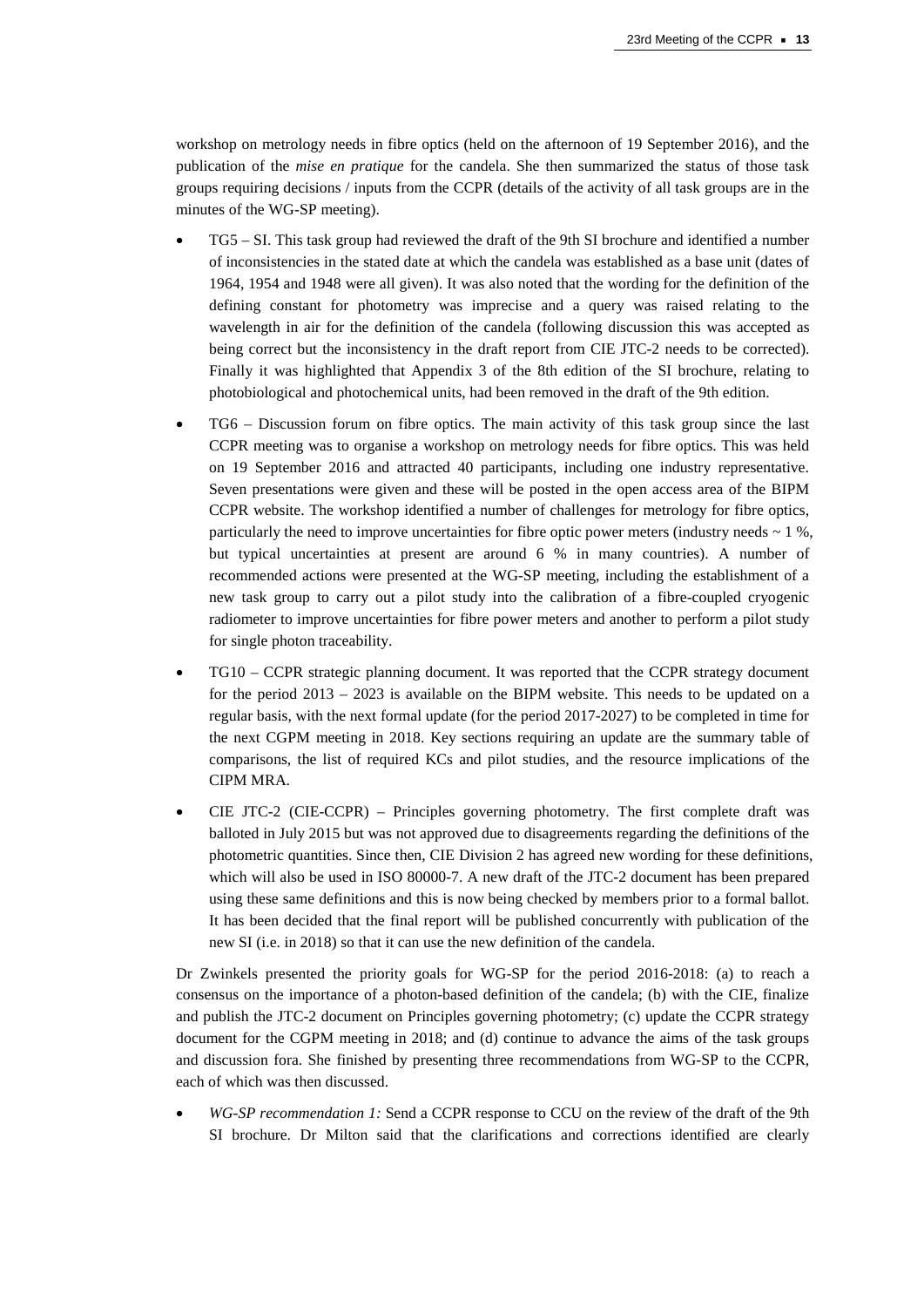important and should be sent to the CCU as a matter of urgency. It was agreed that Dr Zwinkels would do this immediately, with assistance from Dr Kück as required.

**AP5**: Dr Zwinkels to send points of clarification and correction relating to the candela to CCU immediately, for incorporation in the next draft of the 9th SI brochure.

• *WG-SP recommendation 2:* Send a CCPR recommendation to the CCU to reinstate Appendix 3 of the SI brochure. In support of this recommendation Dr Blattner voiced concerns from CIE Division 2 members regarding the removal of Appendix 3 in the latest draft and strongly recommended that it should not only be reinstated, but also updated. Dr Usuda asked whether it was still possible to make substantial changes to the draft and Dr Milton confirmed this could be done. Dr de Mirandés said that this Appendix had been removed in response to the CCU view that only SI units should be included and indicated that no objections had been received when the most recent draft was circulated for comment. However, Dr Zwinkels and Dr Blattner both stated that since the removal of the Appendix had not been highlighted, they had assumed it was still included; this view was reiterated by many of those present. Dr Blattner also emphasized that the CIE was trying to ensure correct use of the SI in photobiology and photochemistry and that being able to reference Appendix 3 of the SI brochure was essential for this; without it, there is a high likelihood of non-SI units becoming entrenched in these communities. It was agreed that a small group of CCPR and CIE representatives should prepare an updated version of Appendix 3 and send this to the CCU. Dr Milton also indicated that all CCs will have a further opportunity to review and comment on the 9th SI brochure when the next draft is circulated.

**AP6**: CCPR President to inform CCU that CCPR requests that Appendix 3 is reinstated in the 9th SI brochure.

• *WG-SP recommendation 3*: A new task group (TG13) should be created in WG-SP, relating to optical fibre power responsivity. This will conduct preparatory discussions for a possible pilot study on optical fibre power responsivity. There was some discussion regarding exactly what these 'pilot studies' would involve, as a result of which the objectives were clarified as being to conduct a pilot study comparison into optical fibre power responsivity measurements using a fibre-coupled cryogenic radiometer as the reference. The task group was approved on this basis.

# **9. UPDATE FROM THE CCU**

The report was presented by Dr de Mirandés (BIPM), CCU Executive Secretary. She mentioned that a new CCU President had been appointed in January 2014, Prof. Joachim Ullrich, who is President of the PTB and Vice-President of the CIPM. She also stated that Dr Ian Mills (former CCU President) had been nominated as a CCU honorary member. The most recent meeting of the CCU, the 22nd, took place in June 2016 and Dr de Mirandés summarized the major topics of discussion at that meeting. One point of particular note was the progress towards the awaited revision of the SI in 2018, for which a firm closing date of 1 July 2017 has been announced for submission of data to define the exact values of *h*, *e*, *k* and *N*<sub>A</sub>. Some initial publicity material has been prepared to raise awareness of the forthcoming revision, including two versions of a 'SI logo' which are available for use by all member states, and a task group has been set up under the auspices of the CIPM to develop further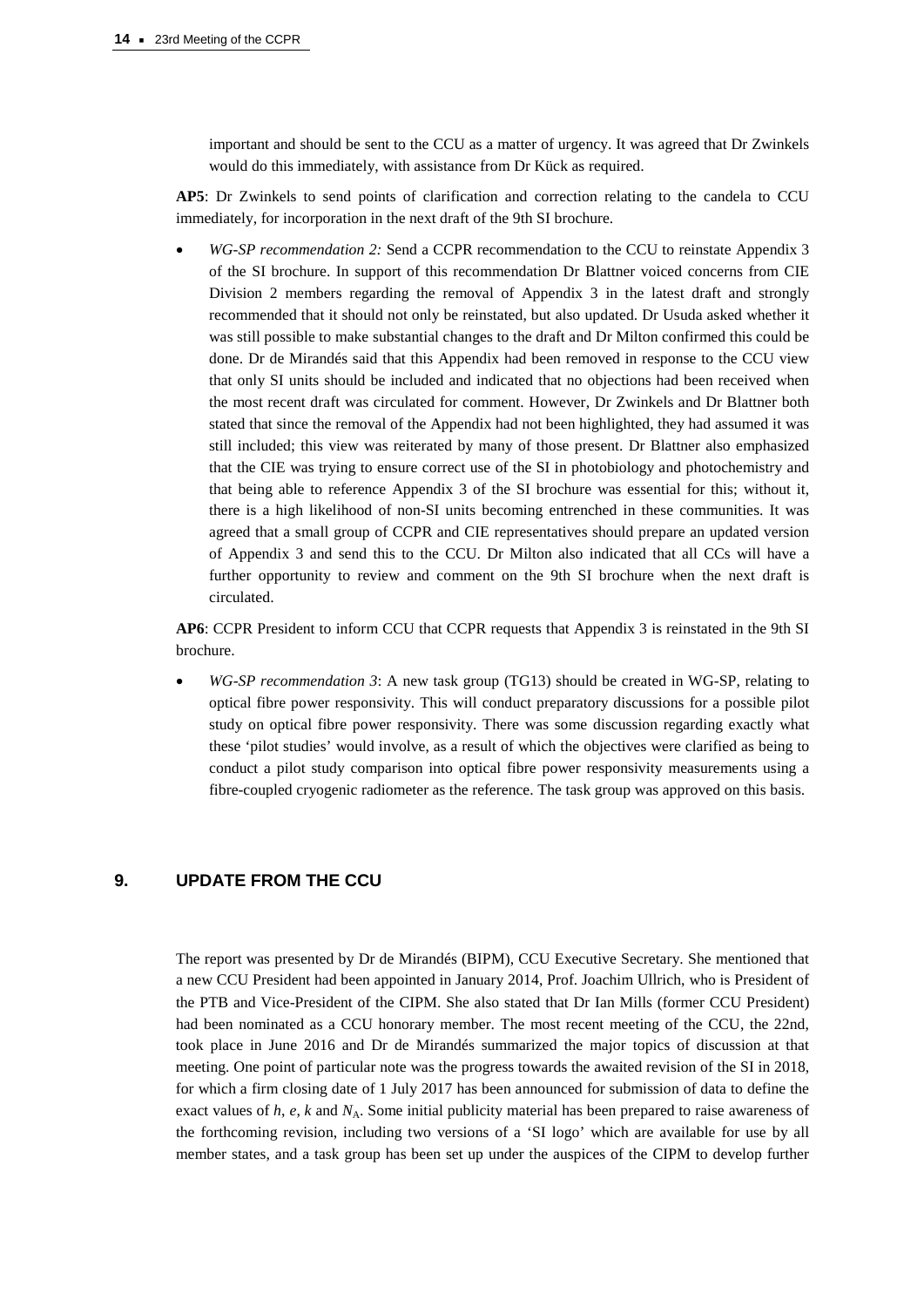communication tools for a wide range of different audiences, which will be made available for use via a dedicated web page. The key objectives of the publicity campaign are that each target group should understand the basic principles of the revised SI and the role of fundamental constants within this. It will also be emphasized that continuity is preserved for end users and for this reason the present set of seven base units will be maintained, but it will be made clear these are deduced from the seven defining constants.

The 9th SI brochure will be an important component of the dissemination of the new SI and Dr de Mirandés detailed the changes that have been made in relation to the 8th edition and the motivation for these. Several points are still under active discussion, including the definitions of the radian and steradian; a working group on angles and dimensionless quantities has been set up to provide advice on this issue. Comments on the most recent draft of the brochure will be discussed at the CIPM meeting in October 2016, following which a new draft will be prepared. It is planned that the final draft will be approved at the CCU meeting in September 2017, including the final values for the fixed constants, and that the brochure will be published in November 2018 in both French and English. The date for implementation of the new SI will be World Metrology Day, 20 May 2019.

Other points that Dr de Mirandés highlighted were the possible redefinition of the second, for which 2026 has been proposed as a tentative earliest date for a redefinition, and the adoption of the term "Kibble balance" in place of watt balance in all future CCU documents, in homage to Bryan Kibble.

Dr Blattner requested further clarification regarding the timeline for the 9th SI brochure and asked that the current draft should be sent to all CCPR members as soon as possible, so that any further changes required can be notified to the CCU in time for the next draft. Dr de Mirandés undertook to ensure this is done. Dr Milton said that issues already identified must be brought up at the forthcoming CIPM meeting and that the whole brochure should be circulated again to all CCs following that meeting. Dr Usuda stressed that a formal approach must be maintained when proposing any corrections and amendments (i.e. all communications to the CCU must come from the CCPR as a whole, not from individual members on an *ad hoc* basis).

# **10. REPORTS FROM RMO TC CHAIRS**

#### AFRIMETS (presented by Mr Sieberhagen)

Mr Sieberhagen outlined progress in relation to the CCPR pilot comparison for UV transmittance, led by NMISA, and stated that the draft protocol for the comparison is to be available by 1 March 2017. The timetable for the APMP.PR-K5 comparison of diffuse reflectance is to be updated, following which the protocol will be submitted for approval by the participants. NMISA has received two enquiries from NIS (Egypt) regarding potential comparisons, one for luminous flux (also involving PTB) and the second for spectral responsivity in the range 300 nm – 10000 nm.

#### APMP (presented by Dr Zama)

There is a high level of activity in APMP, with six KCs (including three bilaterals) and four supplementary comparisons (including three bilaterals) in progress. Two pilot studies are also under way, for total spectral radiant flux and transmittance haze. Dr Zama mentioned that there has been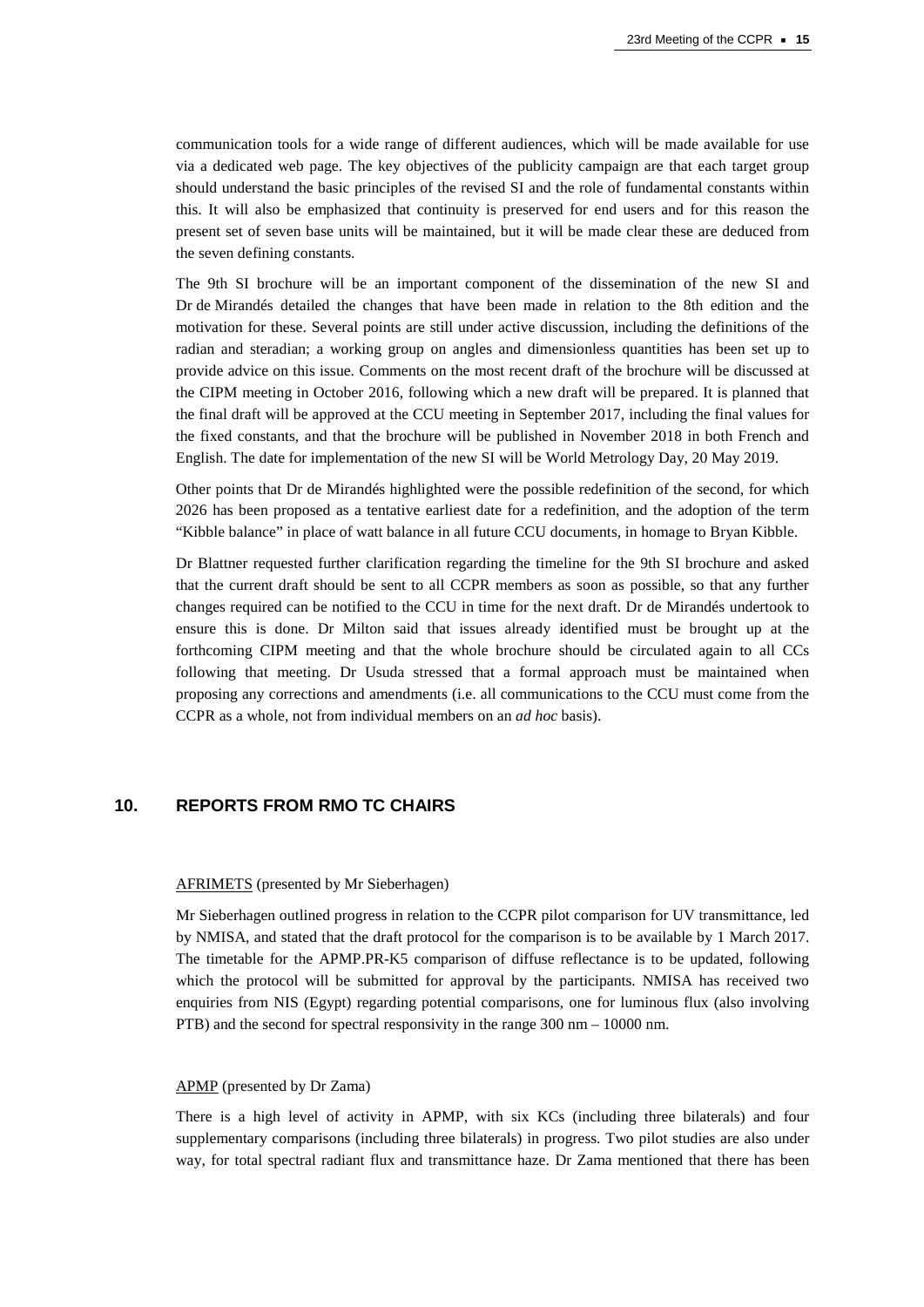considerable debate recently in the APMP TC-PR regarding the heavy workload associated with comparisons, particularly for the pilot laboratory. It has been suggested that a participation fee should be charged, although this has not been agreed. The need for realistic timescales has also been emphasized, and it is essential that timescales are adhered to once agreed, to assist with resource planning. The principle stakeholder areas are energy efficiency, medical diagnostic equipment and climate change; each of these user groups has very different measurement requirements.

#### COOMET (presented by Dr Khlevnoy)

Two new members have joined the COOMET TC-PR since 2014 (Turkey and China), together with four new observers (Uzbekistan, Tajikistan, Azerbaijan and Georgia). Five new comparisons have been started and one completed in the past two years, bringing the total number of ongoing comparisons to ten (three KCs and seven SCs). The completed comparison was for refractive index; this had five participants, two from COOMET, two from EURAMET and one from APMP. Two further comparisons are at the planning stage (for surface colour and spectral irradiance).

#### EURAMET (presented by Dr Gran)

Dr Gran began by describing recent improvements that have been made to the EURAMET website, which are intended to help members share information more effectively. In particular, a new TC research area has been set up which allows users to browse all EURAMET projects, including comparisons and traceability projects, and the 'research / innovation' area has been improved with links to information on all EMRP and EMPIR projects. Dr Gran stated that there are 16 EMRP/EMPIR projects in the TC-PR area, covering topics such as solar UV, Earth observation and climate, LEDs, single photon sources, PQEDs, and measurements of the appearance of materials, and briefly described the objectives and current progress for some of these. Brief discussions followed of the technical details of the single-photon source being developed under the SIQUTE project and the various measurement scales for different attributes of appearance (sparkle, graininess etc.) being developed under the xDReflect project.

Eleven EURAMET TC-PR comparisons are currently under way and Dr Gran reviewed the current status for each of these. He also mentioned that in order to share the workload associated with piloting comparisons, it has been agreed that every member of TC-PR must pilot at least one EURAMET KC in each 20 year period – each NMI has therefore been asked to propose two comparisons that they volunteer to pilot.

#### SIM (presented by Dr Nadal)

Dr Nadal described recent work by SIM to train members in aspects such as quality systems, preparation of CMCs, and participation in comparisons. This training has been provided via workshops on specific topics, such as revisions to ISO 17025, comparison analysis, and fundamentals of metrology. She also mentioned the NIST-SIM engagement programme, under which representatives from other SIM member institutes can work at NIST for up to one year. Dr Manson asked whether the training in comparisons was intended to increase the number of laboratories willing to act as pilots for comparisons, but Dr Fraser said it was instead aimed at improving basic understanding. He also clarified that the training programmes are not supported financially by NIST, but indicated possible funding from the US government.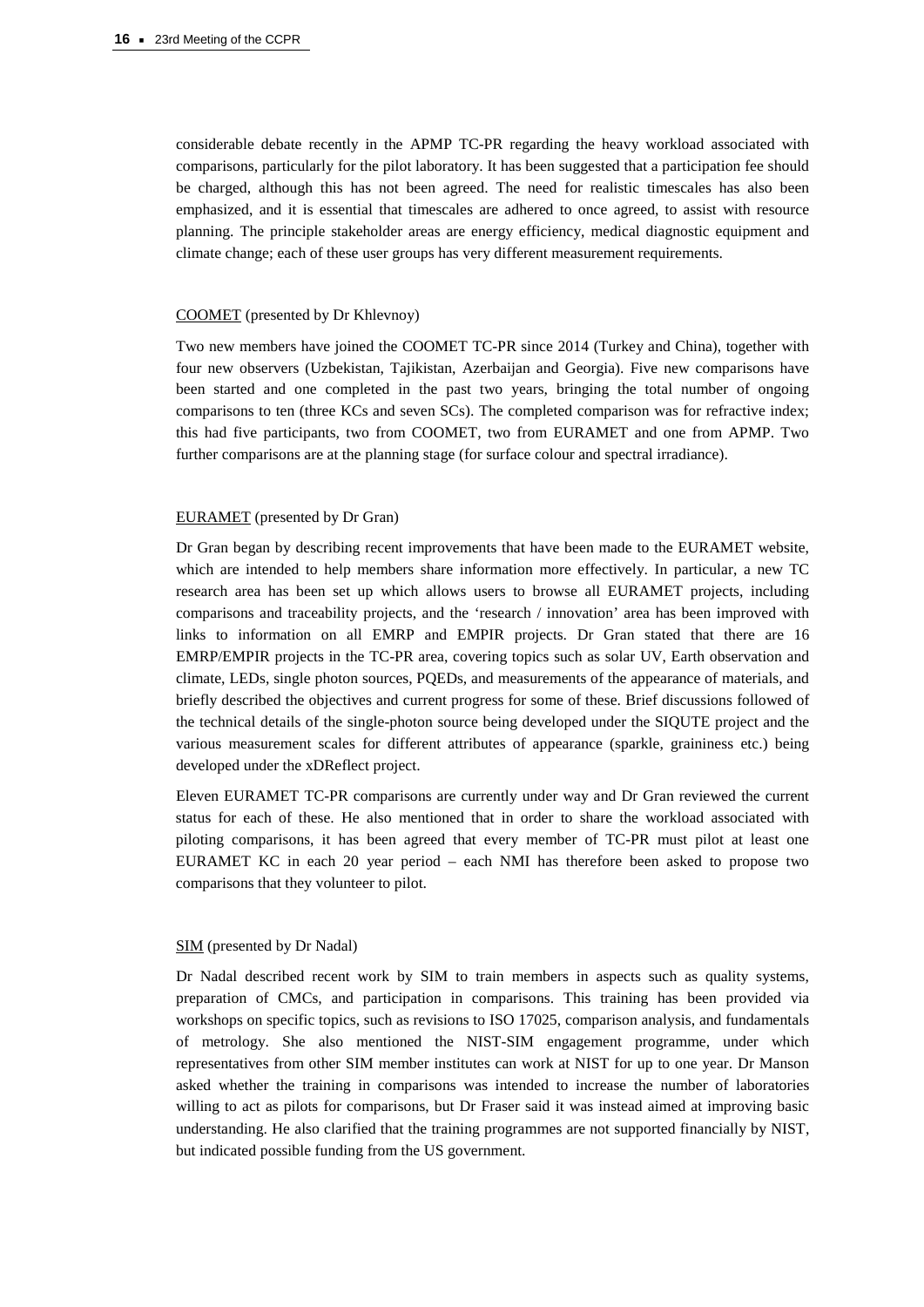Four comparisons are currently under way under the auspices of SIM TC-PR and Dr Nadal briefly reviewed the progress with these. She also mentioned that reviews of the quality systems for SIM members in the area of photometry and radiometry are under way; three have been approved so far and another two (including NIST) will be approved early in 2017.

#### GULFMET (presented by Dr AlFohaid)

Dr AlFohaid presented the Saudi Standards, Metrology and Quality Organization (SASO), which is currently the only GULFMET laboratory with capability in the area of photometry and radiometry, concentrating on the work of the optics laboratory within the National Measurement and Calibration Center (CMCC). Although the photometry and radiometry team is small (four regular staff and one visiting expert), it covers a broad range of measurements, including spectral responsivity, laser power meter calibration, spectral reflectance and transmittance, luminous flux, luminous intensity, luminous responsivity and luminance. Planned work for the future includes establishment of a gloss scale, a new capability for colorimetric measurements, a facility for spectral irradiance, and a new spectrophotometer to allow measurements over an extended wavelength range (up to 3000 nm). The laboratory also plans to take part in comparisons with other NMIs, either on a bilateral basis or as part of a regional comparison. Dr Lee asked about the traceability of the scales currently disseminated and Dr Alfohaid clarified that this was from UME.

#### **11. STATUS OF THE REVIEW OF THE CIPM MRA**

Dr Usuda began by reminding everyone of the original purpose of the CIPM MRA, namely to encourage the mutual recognition of measurement standards and calibration and test certificates. At the time it was signed in 1999 it was expected that the additional workload would be limited to a few additional measurements each year related to intercomparisons and a small quantity of additional reporting. The reality has been a rapid proliferation in the number of CMCs coupled with a steadily increasing number of comparisons, with the burden for piloting these comparisons falling most heavily on a small group of NMIs. A workshop was held in October 2015 to review progress with the CIPM MRA, at which Dr Usuda provided feedback from the CCPR. The outcomes from this review have now been published and a number of recommendations have been made; Dr Usuda presented the first five of these recommendations in the context of the work of the CCPR:

*Recommendation 1*- On managing the level of participation in KCs more effectively. Work in response to this recommendation is split between all three of the CCPR WGs. WG-SP is responsible for selecting the minimum set of KCs which thoroughly covers the field and for defining the long-term timetable for these. WG-CMC maintains and updates the list of service categories and the rules governing these, including the allocation of supporting KCs. WG-KC conducts the comparisons and coordinates and monitors the KC plan.

*Recommendation 2* – On providing better visibility of the services supported by the CMCs. It is recognized that a database containing a mixture of detailed, service-level categories (as is now the case) and broad-scope CMCs (as is now being discussed by several CCs and NMIs) would be confusing; discussions on this point are therefore to continue.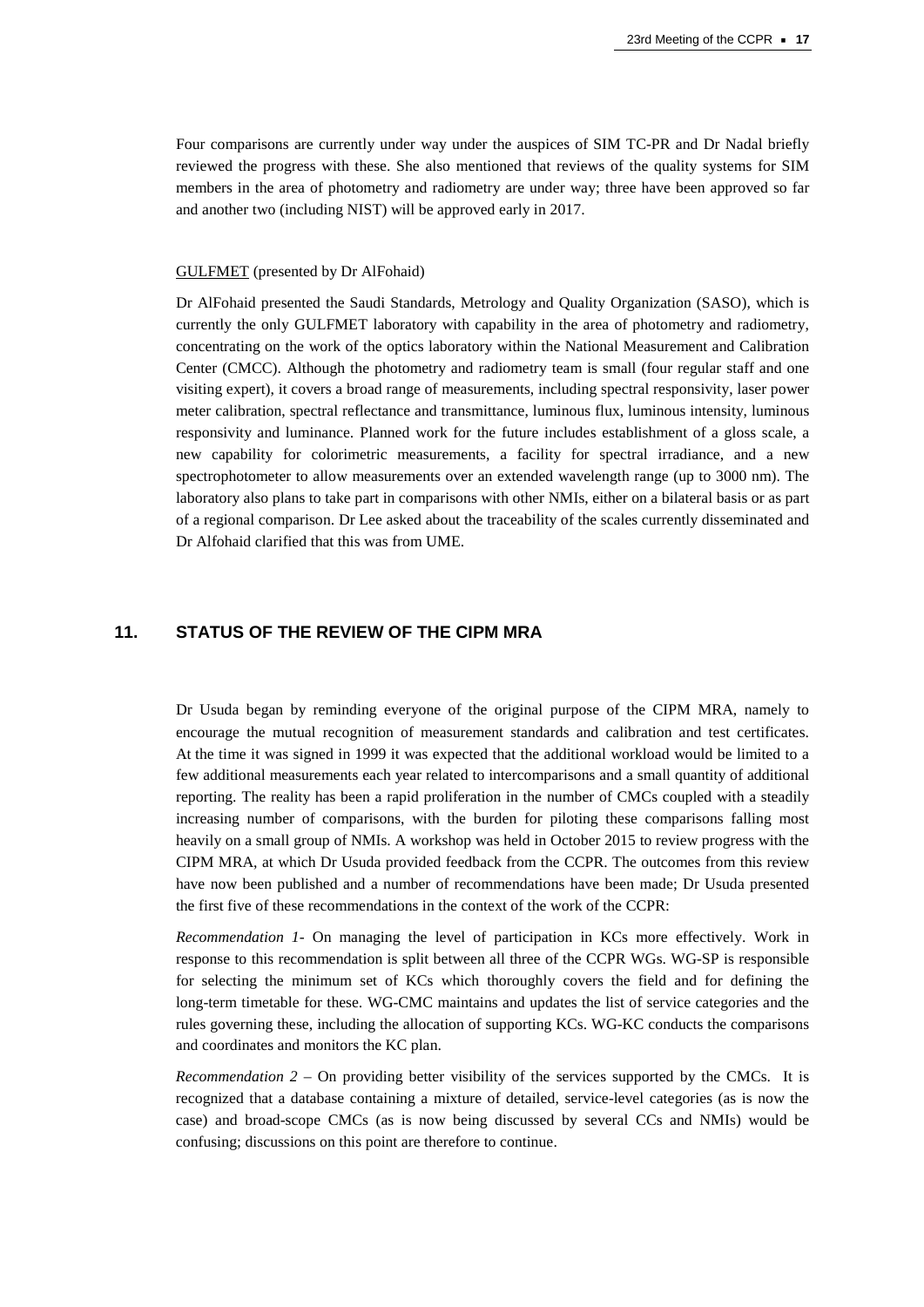*Recommendation 3* – On constraining the proliferation of CMCs. There is general agreement among NMIs that CMCs should represent an NMIs general capabilities rather than listing the details of all services offered. However, it is also appreciated that restricting CMCs to underpinning quantities would limit the ability of emerging NMIs to enter the CMC system. Dr Usuda noted that the CCPR has already started to discuss how to balance these opposing points of view and offered encouragement that these discussions should continue.

*Recommendation 4* – On improving the efficiency of the CMC review processes. Dr Usuda noted that WG-CMC and the new Task Groups established during this meeting will take on responsibility for ensuring processes are efficient and followed consistently across the CCPR. In addition, general procedural changes to speed up CMC reviews are being discussed at the CIPM level.

*Recommendation 5* - On encouraging and enabling states with developing metrology systems to become signatories and fully participate in the MRA. Dr Usuda indicated that the objective quality assurance provided by CMCs is a valuable tool for emerging NMIs in particular.

The next NMI Directors meeting will be held in October 2016 and Dr Usuda will provide feedback at this meeting on the recent discussions on CMCs by the CCPR. Dr Milton said that further ideas for implementing the recommendations from the CIPM MRA review are likely to emerge in the next six months.

# **12. LIAISON WITH OTHER ORGANIZATIONS**

#### **International Commission on Illumination (CIE)** (presented by Dr Blattner)

Dr Blattner began by giving a short overview of the structure of the CIE, followed by a summary of the recently launched CIE research strategy. This strategy highlights ten key areas that the CIE has identified as requiring high-level, international research; of these, three are directly related to the CCPR's interests: calibration sources and illuminants for photometry, colorimetry and radiometry; visual appearance measurement and metrics; and metrology for advanced photometric and radiometric devices.

Dr Blattner then reported on progress towards the revision of the joint BIPM – CIE document "Principles governing photometry", which is being prepared by JTC-2 (CIE-CCPR). This revision will include definitions of new observer functions, for mesopic conditions and large field (10°) conditions, to supplement the photopic 2° and scotopic observers given in the current edition. The revised version will be published in 2018, in conjunction with the revised SI, and will present the new definition of the candela.

Issues related to the most appropriate quantities and units for non-visual retinal effects of light have had a high profile within CIE in recent years, following the discovery of a new class of retinal photoreceptor in 1990. As many as 15 new 'units' have been proposed by some photobiological experts and attempts have been made within CEN to standardize these, and the spectral responsivity curves for the five human photopigments. Dr Blattner reiterated the CIE's desire to ensure correct use of SI units in this field and initiatives undertaken to promote this, including the recent publication of a CIE statement on non-visual effects. The re-instatement, and updating, of Appendix 3 in the SI brochure is regarded as essential and the CIE will approach the CCU directly to raise this issue.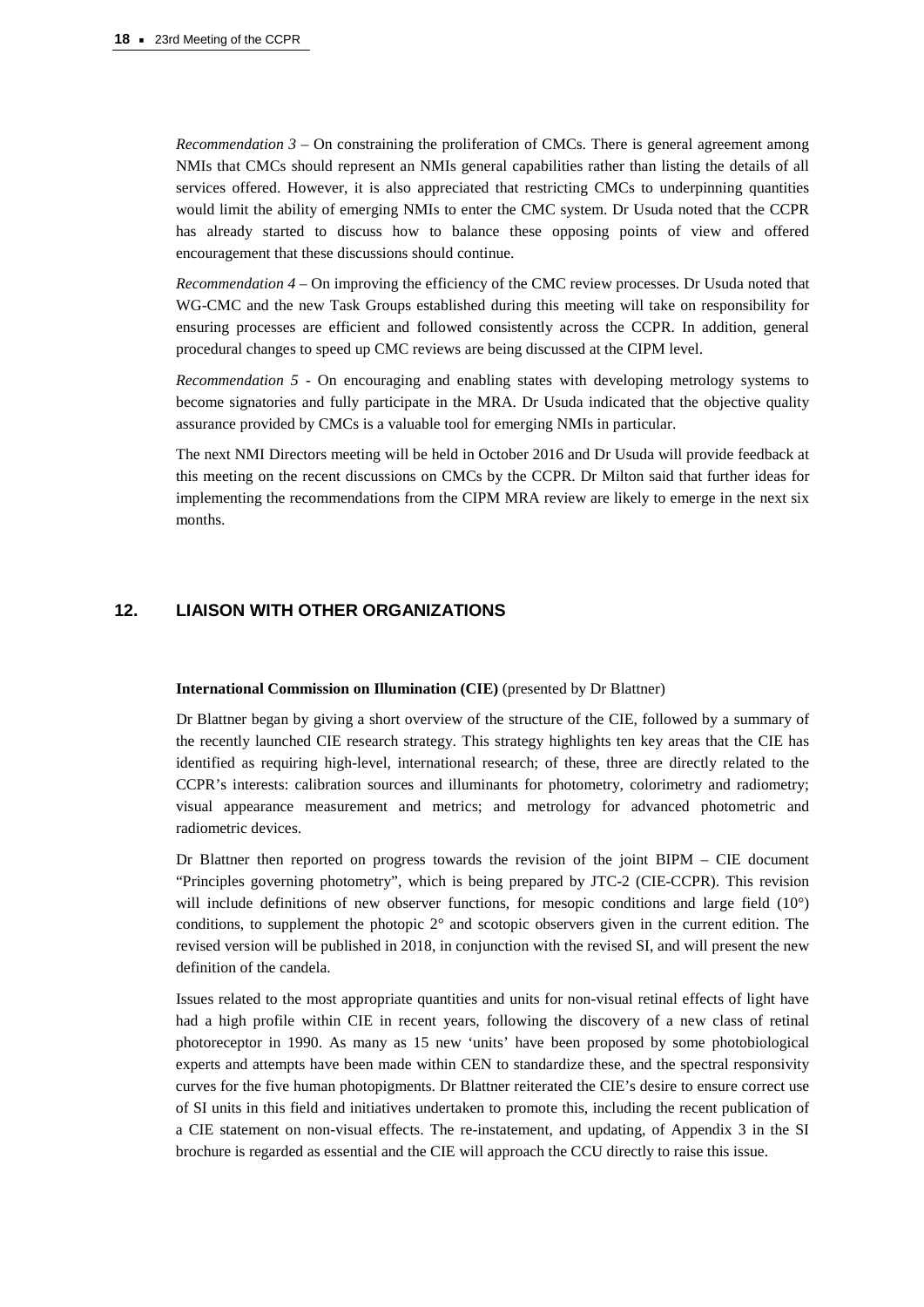Most of the CIE's work that is of direct relevance to the CCPR falls under Division 2 and Dr Blattner gave a brief summary of the various activities of this Division. He highlighted in particular work towards the introduction of LED-based standard calibration sources for photometry, which is linked with the realization of a prototype transfer standard as part of the European Metrology Programme for Innovation and Research (EMPIR) 'photoLED' project.

The CIE has held several recent events of relevance to CCPR members, including symposia on LED measurements and on appearance metrology, and more are planned for the future; full details are available on the CIE website. Dr Blattner ended by showing a video on the many and varied achievements of the CIE since its inception in 1913, which had been prepared by CIE-UK as part of the 28th Session in 2015.

#### **Council for Optical Radiation Measurements (CORM)** (presented by Dr Ohno)

The 8th CORM report on pressing problems and projected national needs in optical radiation measurements has been approved and will shortly be made public; Dr Ohno said he will send a link to this to all CCPR members once it has been published. He presented some of the major findings and highlighted the need for better understanding of measurement uncertainty that had been expressed by a large number of the respondents.

#### **World Meteorological Organization (WMO)** (presented by Dr Rüedi)

The 12th international pyrheliometer comparison (IPC) took place at PMOD/WMO from 28 September to 12 October 2015, with participants from 33 countries and a total of 134 pyrheliometers. The comparison confirmed the stability of the World Radiometric Reference (WRR) since the last IPC. A short film to promote the IPC and the importance of traceability for optical radiation measurements for the meteorological community has been produced [\(https://vimeo.com/164968933\)](https://vimeo.com/164968933) and a short version for the general public is being prepared.

A comparison between the WRR and the SI-traceable Cryogenic Solar Absolute Radiometer (CSAR)/Monitor to Measure the Integrated Transmittance (MITRA) of windows instruments has been carried out and the preliminary results confirm an offset of approximately 0.3 % between the two scales, with an uncertainty of  $\sim$  200 ppm. Work is under way to reduce the uncertainty associated with the comparison still further, by reducing the zero offset due to residual temperature drifts through the use of a new MITRA with a third (dark) cavity.

The 2nd international pyrgeometer comparison has been carried out, using 33 instruments from 18 countries. Discrepancies between scales of about 4 W m<sup>−</sup><sup>2</sup> to 5 W m<sup>−</sup><sup>2</sup> were observed under clear conditions, with somewhat better agreement in cloudy conditions.

A Commission for Instruments and Methods of Observation (CIMO) Task Team on Radiation References (TT-RadRef) has been set up to consider the implications of proposed changes to the solar and terrestrial radiation references and to develop an implementation plan for their introduction. This will carry out its work over the next two years, with the aim of submitting recommendations to CIMO in 2018. It was emphasized that although the WMO is committed to ensuring traceability to the SI, it will be difficult to apply any change in reference to historical databases. There is also some concern amongst WMO members about the use of one type of instrument to establish the link to the SI and a desire to repeat the exercise with other instruments before making any change. Close collaboration with the CCPR and NMIs is essential if these concerns are to be overcome.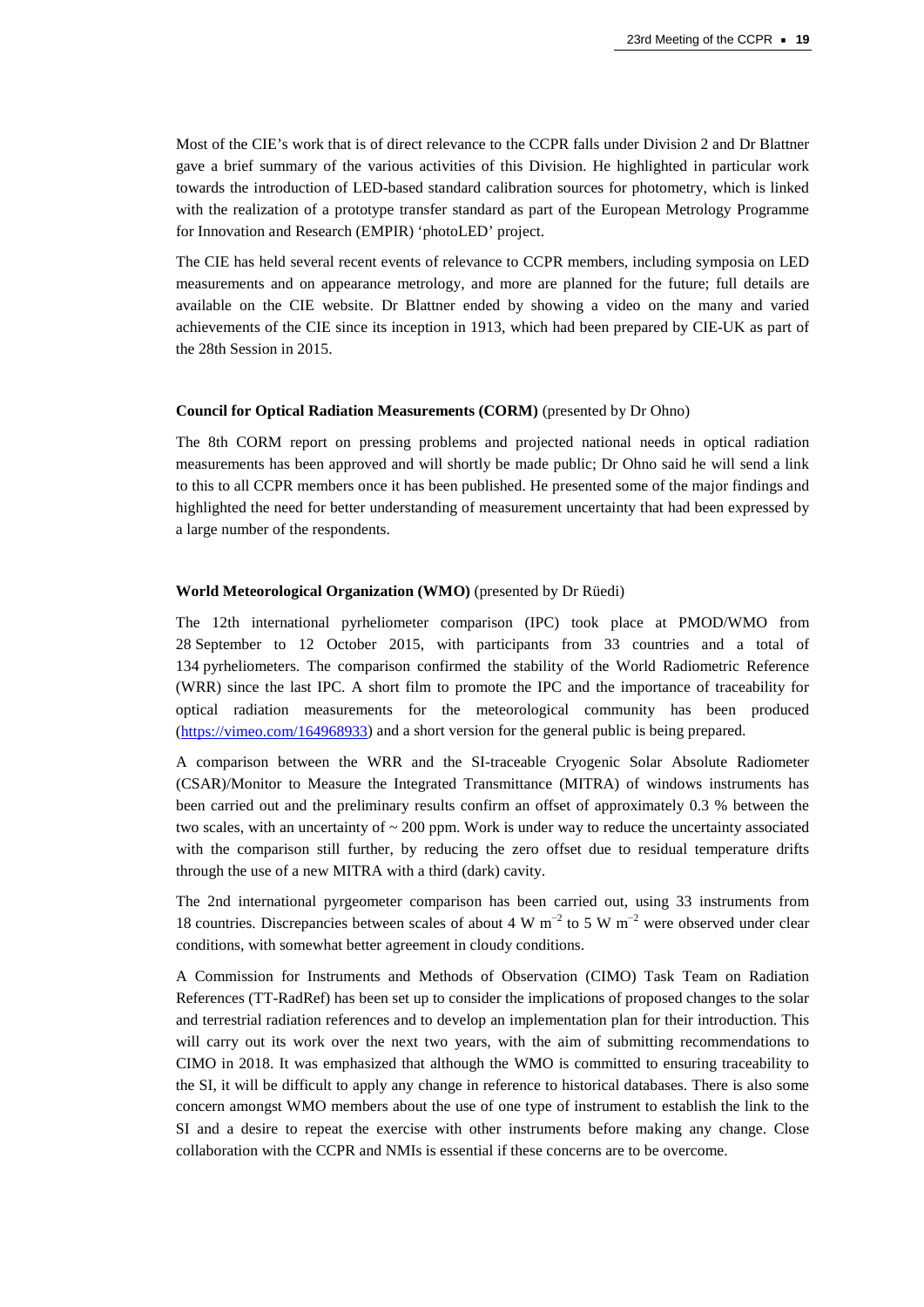The status of recent work relating to determination of the absorption cross-sections of ozone (ACSO) was presented. This knowledge is essential to enable atmospheric ozone measurements from ground and from space to be correlated and to allow satellite measurements (which provide global coverage) to be validated using ground-based measurements. Different ACSO data sets are available, which lead to significant differences in atmospheric ozone concentrations from ground-based, airborne and satellite-based instruments and networks and resolving these discrepancies is therefore an urgent priority. Good progress has been made and recommendations have now been published for the UV to NIR region (see http://igaco-o3.fmi.fi/ACSO).

### **13. HIGHLIGHTS FROM CCPR MEMBERS ON SPECIFIC TOPICS**

Dr Usuda explained that in order to make best use of the limited time available during the meeting, it had been decided that instead of progress summaries from each of the NMIs, a small number of more in-depth presentations should be given, detailing recent advances in key topic areas. The topic areas for future meetings could be different and Dr Usuda indicated that suggestions and volunteers will be sought in advance.

The presentations are included in the working documents of the meeting. The sections below summarize the discussions, if any, arising from the presentations.

# **13.1 Few photon metrology**

Presentations were made by Dr Lee (KRISS) and Dr Kück (PTB). Dr Kück asked about the signal levels from the SPDs when used for direct comparison with silicon photodiodes at KRISS. Dr Lee stated that levels of at least several thousand counts per second were typical, with >10 000 cps being the ideal. Dr Zama asked about the discrepancy between the measurements made at the National University of Busan and those made at KRISS, shown in slide 6 of the presentation. Dr Lee explained these were thought to be due to differences in the optical set up and possible inter-reflection effects, which would be reduced by improved fibre coupling efficiency measurements in the future.

# **13.2 LED sources in photometry**

This topic was presented by Dr Zama (NMIJ), Dr Ohno (NIST) and Dr Lin (NIM). Dr Sperling asked whether the LEDs used in the source developed by NMIJ and Nichia Corporation as a transfer standard for total spectral radiance flux measurements in  $2\pi$  geometry are readily available and has the source been shown to be sufficiently stable for this purpose. Dr Zama indicated that the LEDs are commercially-available and that the stability is good. Following Dr Ohno's presentation, Dr Zama asked whether significant effects due to sphere paint fluorescence had been observed when evaluating the artefacts used in the NIST measurement assurance programme, MAP2. Dr Ohno said this had been checked and although it had been a problem with the small sphere, as previously reported, it was insignificant in the case of the 2.5 m sphere used in this exercise. Dr Lin was asked whether the LED filament lamps being developed in China for use as luminous flux transfer standards are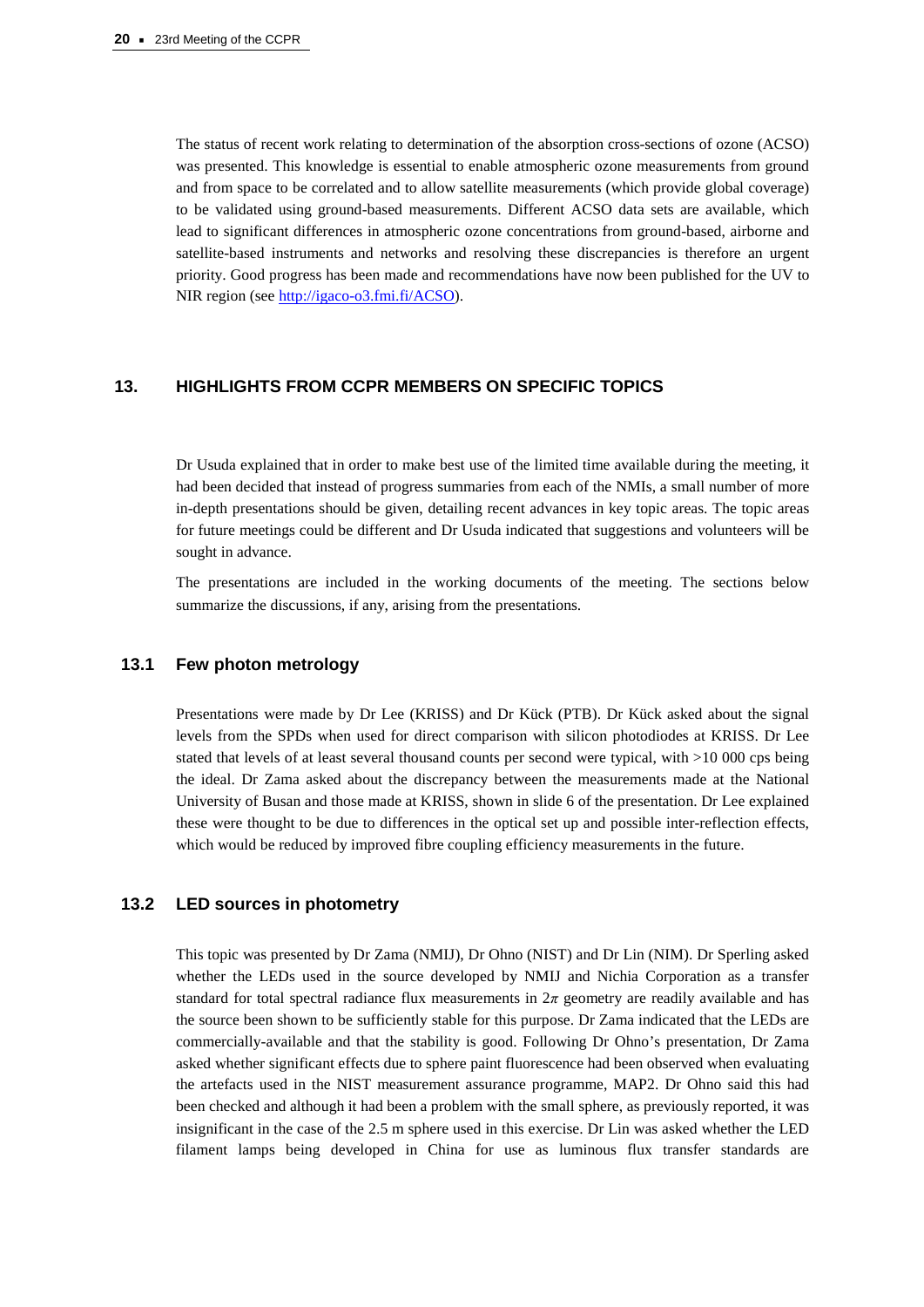commercially available and explained that at present they are prototypes only and therefore specially made.

#### **13.3 Radiometry metrology for Earth observation**

Dr Schmutz (PMOD/WRC), Dr Fox (NPL) and Dr Sapritsky (VNIIOFI) presented this topic. Dr Schmutz described issues related to total solar irradiance (TSI) measurements and work at PMOD/WRC to assess and improve the long-term validity of TSI data, after which Dr Fraser asked whether he was now confident enough in the traceability of the latest satellite calibrations to the SI, so that even if a 20-year gap in measurements was to occur in the future, the TSI record could nevertheless be reproduced. Dr Schmutz confirmed this is the case. Dr Fox's presentation prompted Dr Fraser to highlight the potential impact of climate change on the World economy (trillions of USD) and to ask whether such arguments carried great weight when seeking funding for missions such as Traceable Radiometry Underpinning Terrestrial- and Helio-Studies (TRUTHS). Dr Fox said that in his experience more success is gained by giving specific examples of the possible impacts on people's lives and the environment.

# **14. MEMBERSHIP OF CCPR AND ITS WORKING GROUPS**

Dr Usuda indicated that the SCL (Hong Kong (China)) has made an application to join the CCPR as an observer and invited Dr Lee, the Head of the SCL, to present an overview of the laboratory's work and its activities in the field of photometry and radiometry (his presentation is included in the working documents of the meeting). Dr Yin stated that he supported this application from a technical perspective and Dr Zama said that the SCL already participates in the work of APMP and he therefore also supports the application. All other delegates indicated their approval. Dr Usuda said this would be discussed at the next CIPM meeting.

Issues relating to the membership of WG-CMC had been discussed at length earlier in the meeting and Dr Usuda once more presented the decisions that had been reached, for final ratification. The new membership rules (see report on agenda item 6) were approved and it was agreed that there would be no change to the terms of reference for the WG. Dr Usuda also reiterated that although under the previous membership rules Dr Khlevnoy would have taken over as chair of this WG at this meeting, he had said that he was unable to accept this position and had therefore resigned with immediate effect. A new procedure will therefore be followed for this occasion only, whereby a call for nominations will be issued. If multiple nominations are received, the CCPR President will select an appropriate candidate based on experience of CMC work, capability, diversity, and other considerations. The appointed candidate will be announced by the Executive Secretary for endorsement by the CCPR members.

**AP7:** A call for nominations for the position of WG-CMC Chair will be issued by 30 September 2016, with a deadline of 30 October 2016.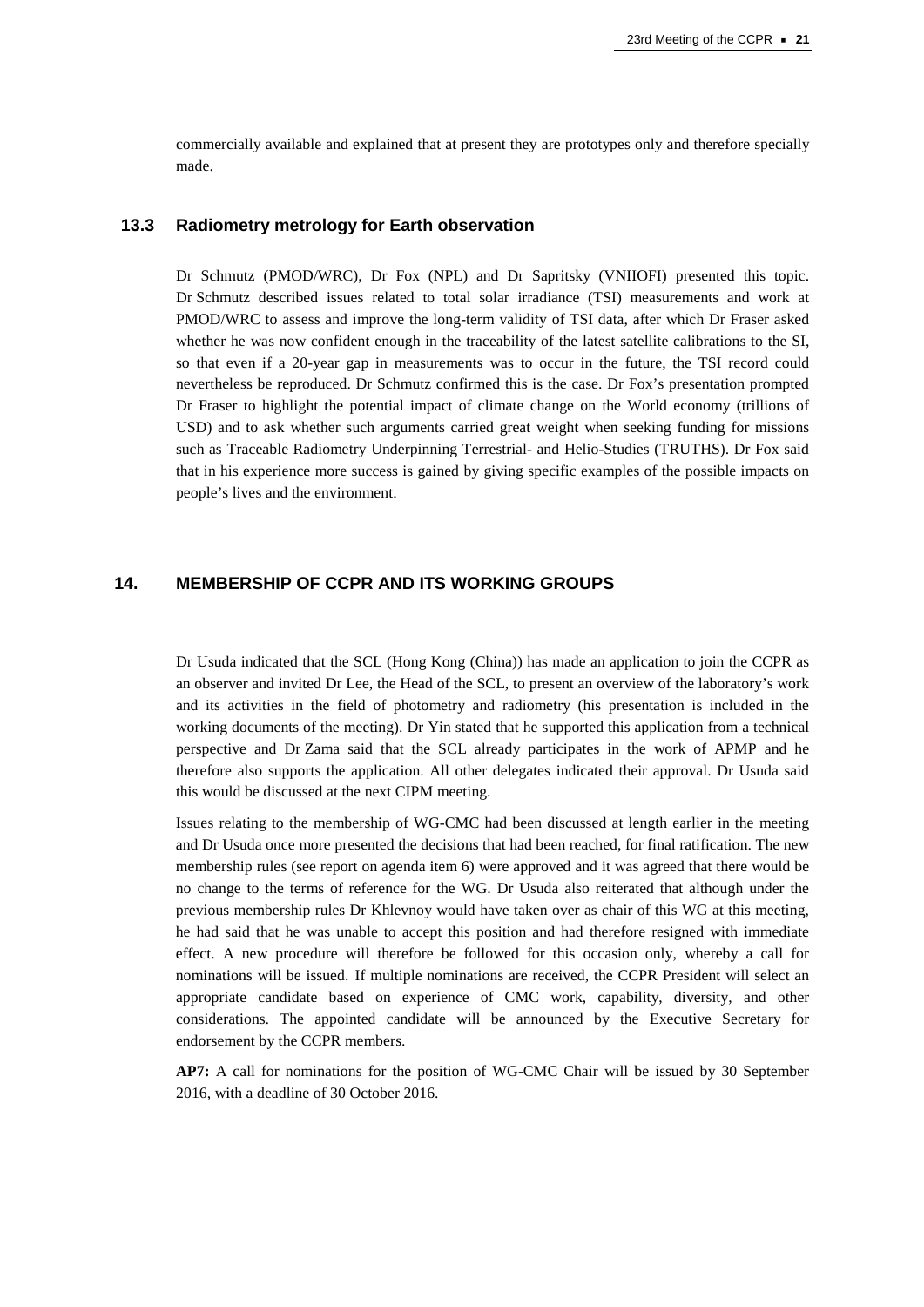# **15. RECOMMENDATIONS TO THE CIPM AND ANY OTHER BUSINESS**

In response to the earlier discussion relating to the latest draft of the 9th SI brochure, Dr Usuda will formally advise CIPM and CCU of the CCPR's recommendation that Appendix 3 should be reinstated. There was no other business raised by any of the CCPR members.

# **16. DATE OF NEXT MEETING**

It is proposed to organize the next meetings of the CCPR Working Groups in 2017 in Tokyo, in conjunction with the Newrad conference which will take place from Tuesday 13 to Friday 16 June. The Japanese delegate to the CCPR will ask the Executive Secretary to announce the official dates for the WG meetings once these have been finalized.

Dr Usuda asked Dr Milton whether the next CCPR meeting is planned for September 2018. Dr Milton replied that the date should be discussed once the new CCPR President has been appointed and that the selected date will need to take account of several events already planned to take place at the BIPM in September 2018, before the CGPM.

Dr Usuda closed the meeting by thanking everyone for attending and expressed the great pleasure it has been to chair the CCPR. He stated that radiometry opened a window to the quantum world at the beginning of the last century, and that photometry and radiometry together will continue to be at the forefront in future years.

Dr Usuda also said that he will support the WG meetings in Tokyo and wished success to the future CCPR President who will have many important tasks to fulfill, with the revision of both the CIPM MRA and the SI.

Dr Fox thanked Dr Usuda as he brought new insights to the photometry and radiometry community and demonstrated a real desire to be part of the process. This was really appreciated by all CCPR members and Dr Fox said he hopes Dr Usuda will maintain his interest in the CCPR activities into the future.

Dr Usuda finished by expressing his thanks to the previous Executive Secretary, Dr Michael Stock, and to the new one, Dr Joële Viallon. He asked Dr Milton to give his best regards to all the BIPM staff who made the meeting so comfortable.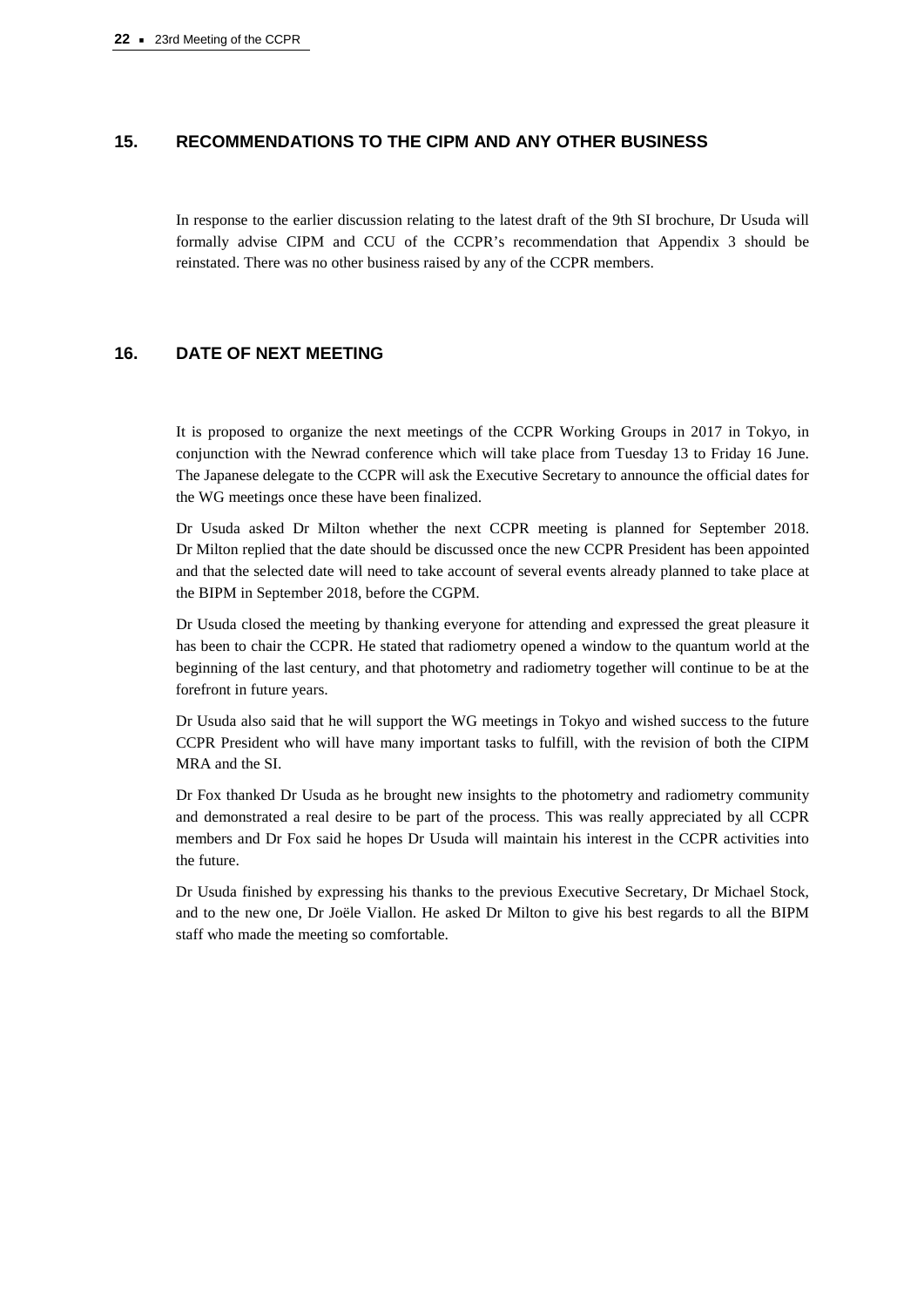# **APPENDIX 1 WORKING DOCUMENTS SUBMITTED TO THE CCPR AT ITS 23RD MEETING**

Documents listed below were submitted to the CCPR meeting and can be accessed on the [CCPR](http://www.bipm.org/cc/CCPR/Restricted/WorkingDocuments.jsp) [website.](http://www.bipm.org/cc/CCPR/Restricted/WorkingDocuments.jsp) Access to documents indicated with a star<sup>\*</sup> is limited to attendees of the meeting.

| File              | Title                                                    |
|-------------------|----------------------------------------------------------|
| $CCPR/16-01$      | convocation to the 23rd CCPR meeting                     |
| CCPR/16-02        | Agenda of the CCPR 2016                                  |
| CCPR/16-03*       | Schedule of CCPR working group meetings 2016             |
| CCPR/16-04*       | Questionnaire on activities in radiometry and photometry |
| CCPR/16-05        | Report of the 22nd meeting of the CCPR                   |
| CCPR/16-06        | CENAM progress report                                    |
| CCPR/16-07        | NRC progress report                                      |
| <b>CCPR/16-08</b> | PTB progress report                                      |
| CCPR/16-09        | UME progress report                                      |
| CCPR/16-10        | MSL progress report                                      |
| CCPR/16-11        | NIM progress report                                      |
| CCPR/16-12        | <b>INMETRO</b> progress report                           |
| CCPR/16-13        | NIST progress report                                     |
| CCPR/16-14        | IO-CSIC progress report                                  |
| CCPR/16-15        | NMISA progress report                                    |
| CCPR/16-16        | NMIA progress report                                     |
| CCPR/16-17        | NPL progress report                                      |
| CCPR/16-18        | KRISS progress report                                    |
| CCPR/16-19        | CMS-ITRI progress report                                 |
| CCPR/16-20        | LNE progress report                                      |
| CCPR/16-21        | METAS progress report                                    |
| CCPR/16-22        | VSL progress report                                      |
| CCPR/16-23        | NMIJ progress report                                     |
| CCPR/16-24        | PMOD-WRC progress report                                 |
| CCPR/16-25        | MIKES progress report                                    |
| CCPR/16-26        | NMC-A*STAR progress report                               |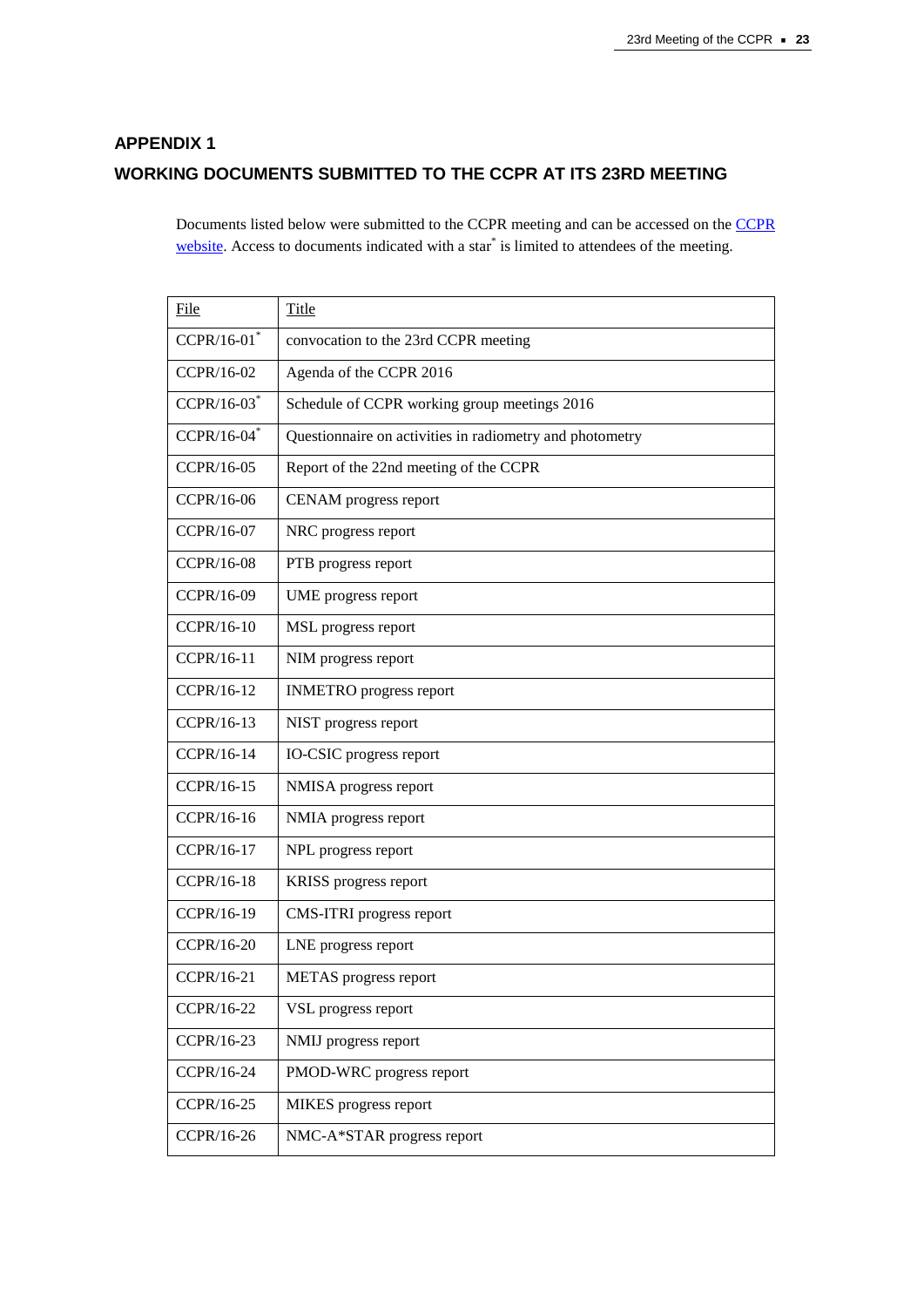| CCPR/16-27                | <b>INRIM</b> progress report                                          |
|---------------------------|-----------------------------------------------------------------------|
| CCPR/16-28                | SMU progress report                                                   |
| CCPR/16-29                | CMI progress report                                                   |
| CCPR/16-30                | <b>VNIIOFI</b> progress report                                        |
| CCPR/16-31                | Report of the WG-CMC to CCPR 2016                                     |
| CCPR/16-32                | CCPR WG-CMC Workshop on CMC Review Summary                            |
| CCPR/16-33                | Report of the WG-KC to CCPR                                           |
| CCPR/16-34                | Report of the WG-SP to CCPR                                           |
| $CCPR/16-35$              | News from the CCU to CCPR                                             |
| CCPR/16-36                | Report of AFRIMET TC-PR to CCPR                                       |
| CCPR/16-37                | Report of COOMET to CCPR                                              |
| CCPR/16-38                | Report of Euramet TC-PR to CCPR                                       |
| CCPR/16-39                | Report of SIM TC-PR to CCPR                                           |
| CCPR/16-40                | Photometry and Radiometry in SASO                                     |
| CCPR/16-41                | Liaison report from WMO to CCPR                                       |
| CCPR/16-42                | CIE report to CCPR                                                    |
| CCPR/16-43                | CORM report to CCPR                                                   |
| $CCPR/16-44$ <sup>*</sup> | Few photon metrology at KRISS                                         |
| CCPR/16-45                | Few Photon Metrology at PTB                                           |
| CCPR/16-46                | NMIJ research activities relevant to LED sources for photometry       |
| CCPR/16-47                | LED sources in photometry at NIST                                     |
| CCPR/16-48                | Development of LED filament standard lamps                            |
| CCPR/16-49                | Measuring absolute total solar irradiance                             |
| CCPR/16-50                | Earth observation and climate measurement                             |
| CCPR/16-51                | VNIIOFI activities in radiometry and photometry for earth observation |
| CCPR/16-52                | Presentation of SCL activities                                        |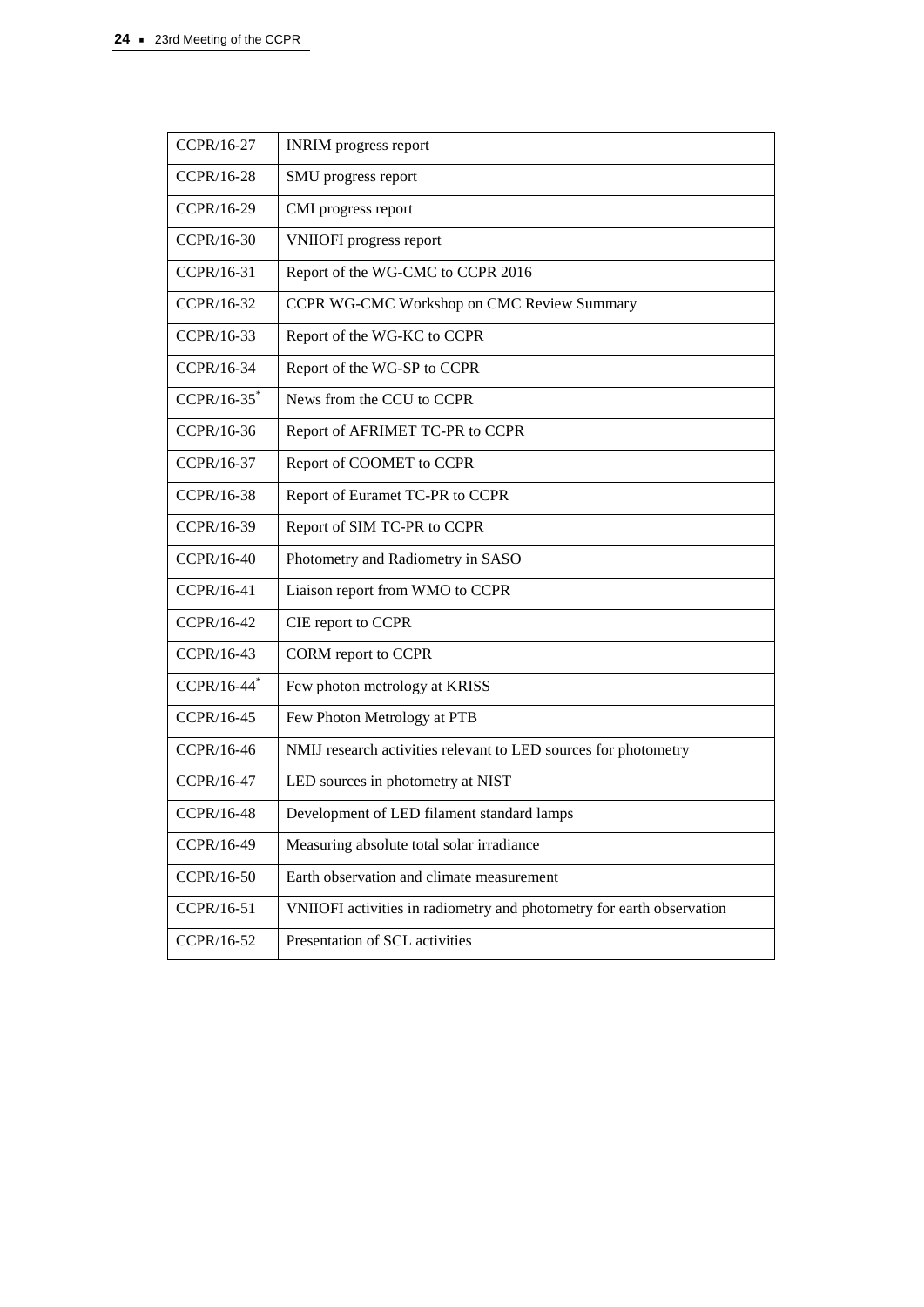# **APPENDIX 2 SUMMARY OF ACTION POINTS**

- **AP1** (page 7): Missing progress reports to be supplied to Dr Viallon by the end of the year, together with any revisions to those reports already submitted. All reports will be published in the open access area of the BIPM website at the start of 2017 unless a specific request not to do so is received.
- **AP2** (page 9): All NMIs with entries under 1.1.2 should update their CMC tables with the new number. The relevant RMO TC Chair will report this CMC tables update at the next CMC-WG meeting.
- **AP2** (page 10): The rules governing membership of WG-CMC will be revised as agreed, with immediate effect. A new sheet, for Task Groups, in the WG-CMC section of the CCPR website, will be added.
- **AP4** (page 12): Dr Ohno to send a letter on behalf of CCPR WG-KC to Dr Gran (EURAMET TC-PR Chair) highlighting the conflict between the EURAMET and CCPR guidelines, for discussion at the forthcoming meeting of EURAMET TC Chairs.
- **AP5** (page 14): Dr Zwinkels to send points of clarification and correction relating to the candela to CCU immediately, for incorporation in the next draft of the 9th SI brochure.
- **AP6** (page 14): CCPR President to inform CCU that CCPR requests that Appendix 3 is reinstated in the 9th SI brochure.
- **AP7** (page 21): A call for nominations for the position of WG-CMC Chair will be issued by 30 September 2016, with a deadline of 30 October 2016.